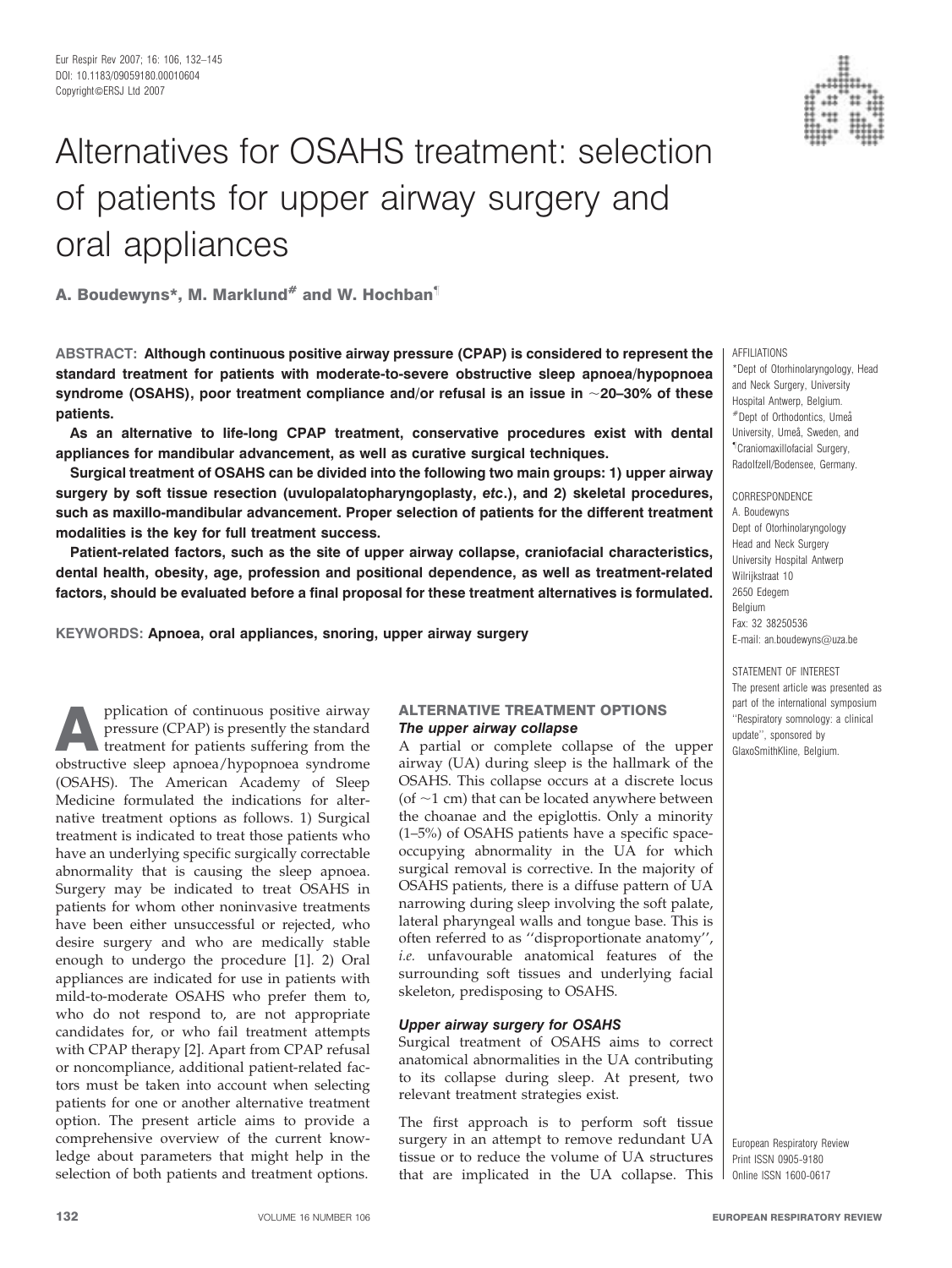approach goes back to the well-established technique of Ikematsu, who, in 1964, inaugurated uvulopalatopharyngoplasty (UPPP) for the treatment of snoring with the intention to resect or surgically correct the specific site of obstruction in the UA. The widespread use of UPPP for OSAHS led to variable results, mainly because UPPP addresses only the velopharyngeal segment of the UA [3]. Consequently, additional surgical techniques have been developed to focus on different sites of obstruction mainly located at the tongue base and lateral pharyngeal walls.

Nevertheless, UPPP is still the most frequently performed surgical procedure for OSAHS. The complications that may result from UPPP are usually relatively minor. A 1.5% incidence of serious life-threatening complications and a mortality rate of 0.2% was found in a prospective study by KEZIRIAN et al. [4]. The success of UPPP in unselected OSHAS patients is poor, as only 40.7% of these subjects could be classified as responders [3]. It has been suggested that surgeons who have failed to pre-operatively identify the site of obstruction probably overuse UPPP and that this might explain the unfavourable results associated with this procedure [5]. Failure of UPPP to correct OSAHS is usually attributed to a lack of modification at secondary sites of obstruction located more caudally in the UA. The present authors performed UA pressure measurements during sleep before and after UPPP, and confirmed the persistence of UA obstruction at the level of the tongue base and hypopharynx [6]. Other factors contributing to UPPP failure are persistent retropalatal collapse due to an increased thickness of the soft palate after surgery, post-operative weight gain and smoking. The idea of a persistent OSAHS due to retrolingual collapse after UPPP has prompted the development of surgical modalities addressing the hypopharyngeal airway.

A detailed description of various surgical techniques and their respective results may be found elsewhere [7, 8]. A schematic overview of the most common surgical procedures for OSAHS and their respective site of action is presented in table 1.

The second approach considers the skeletal dimensions of the face (viscerocranium) with the position of the jaws, which have a major influence on the shape of the UA and its diameter. Pharyngeal narrowing may be caused by skeletal anatomical patterns of the face, e.g. small and retrognathic mandible. The viscerocranium, mainly the position and development of the jaws, is the skeletal basis for UA size and patency. All muscles of the UA have their origin at bony protuberances of the maxilla or mandible. These are all the velopharyngeal muscles, the tongue muscles and the suprahyoid muscles. Numerous inherited or acquired clinical syndromes with craniofacial changes are significantly associated with OSAHS and demonstrate the importance of jaw position and size. The most famous example is the Pierre–Robin sequence: a mandibular deficiency leading to retrusion of the tongue (glossoptosis) with obstruction of the UA, which is enhanced by the open palatal cleft.

Even minor changes of form and position of the mandible and/ or maxilla in relation to the facial skeleton may have functional consequences on UA collapsibility. The occurrence of OSAHS is increased if mandibulary or maxillary retrognathia is associated with certain craniofacial and morphological characteristics, such as vertical and dolichofacial type. A dolichofacial type means a steeply raising mandibular base, which promotes a dorsal and caudal displacement of the chin and the adjacent tongue base and suprahyoid musculature. Among patients with relevant OSAHS,  $\sim$ 40% have these characteristic craniofacial criteria predisposing to UA collapse [9].

Yet another surgical approach is to bypass UA collapse by tracheotomy, which is the last option and nowadays should be avoidable.

All these different procedures yield some success in some patients; the major problem is careful selection of proper candidates who respond at high warranty to the proposed

| <b>TABLE 1</b>                 | Surgical procedures for obstructive sleep apnoea/hypopnoea syndrome and their respective mechanisms and site(s) of<br>action |                                           |                                                                                                              |  |  |
|--------------------------------|------------------------------------------------------------------------------------------------------------------------------|-------------------------------------------|--------------------------------------------------------------------------------------------------------------|--|--|
| <b>Mechanism of action</b>     |                                                                                                                              | Upper airway site of action               | Procedure                                                                                                    |  |  |
| Soft tissue removal            |                                                                                                                              | Retropalatal                              | Uvulopalatopharyngoplasty<br>Laser assisted uvulopalatoplasty<br>Tonsillectomy                               |  |  |
| <b>Tissue volume reduction</b> |                                                                                                                              | Retropalatal<br>Retrolingual              | RTVR of the soft palate and/or tonsils<br>Laser midline glossectomy/lingualplasty<br>RTVR of the tongue base |  |  |
| repositioning                  | Skeletal modification resulting in soft tissue                                                                               | Retrolingual/retropalatal<br>Retropalatal | Uvulopalatopharyngoglossoplasty<br>Transpalatal advancement pharyngoplasty                                   |  |  |
|                                |                                                                                                                              | Retrolingual                              | Mandibular advancement<br>Genioglossal advancement                                                           |  |  |
| Bypass upper airway            |                                                                                                                              | Retropalatal and retrolingual             | Hyoid myotomy and suspension (type I and II)<br>Maxillomandibular advancement<br>Tracheotomy                 |  |  |
|                                | DTVD, redictroguescutions volume reduction                                                                                   |                                           |                                                                                                              |  |  |

RTVR: radiofrequency tissue vo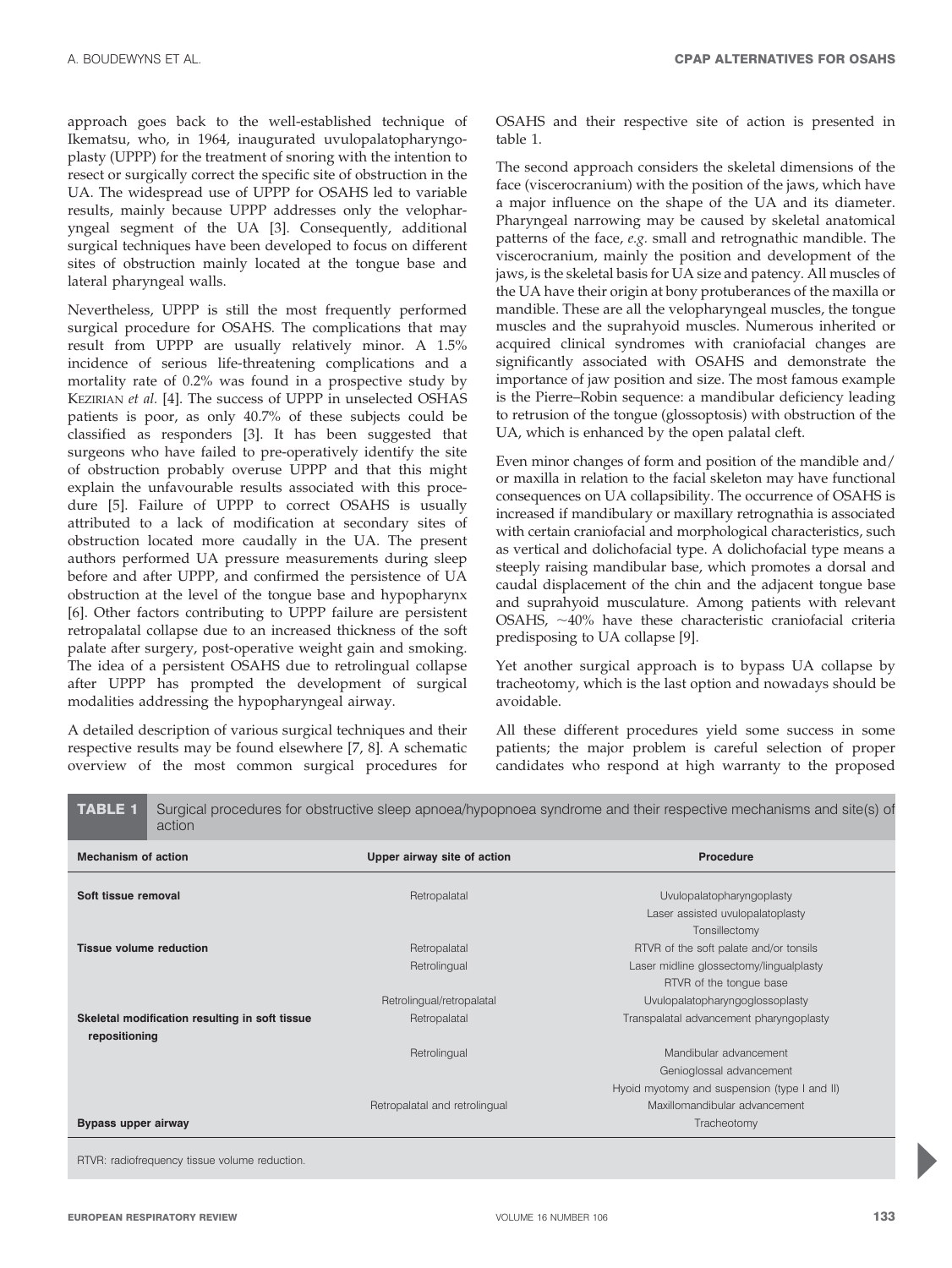surgical procedure. Therefore, the surgeon must understand the pathophysiology of UA mechanics [10], and proceed through a careful selection process.

### Oral appliances for OSAHS

In the present section about oral appliances, the focus will be on mandibular repositioning appliances, as they represent the most effective and wide-spread type of oral device [11, 12]. Mandibular repositioning appliances (MRAs) hold the lower jaw forward and downward in order to reposition the tongue and soft palate in the same direction with the aim to widen the whole UA during sleep (fig. 1) [2, 11, 13, 14].

#### Mechanism of the device

It has been shown that MRAs enlarge the UAs at several points, both at the soft palate and at the base of the tongue (fig. 1) [15]. There is predominantly a lateral enlargement of the UA, but anterior–posterior expansion has also been observed [16, 17]. In this way, the tongue gains more space and moves forward [18]. The pharyngeal collapsibility and critical pressure diminish with the device in place [15, 19, 20]. Even so, more precise knowledge is needed about the mechanism of the device in order to increase the understanding of the variability in treatment response that has been observed between patients.

### Effects of mandibular repositioning appliances

There are clear short-term reductions in sleep apnoeas, minimum oxygen desaturation and subjective sleepiness from MRAs compared with control devices or a placebo tablet in patients with OSAHS [13, 21, 22]. On average, snoring is halved in frequency and loudness [23]. In the longer term, snoring and sleep apnoea increase slightly according to a few case series or in comparison with surgery [24–27].



FIGURE 1. Illustration of the widening in the upper airway and possible sideeffects on the teeth from the mandibular repositioning appliance. The empty arrows in the pharynx show the forward movement of the tongue and soft palate. The filled arrows on the teeth indicate the tooth movements with the upper incisors going backwards and the lower incisors shifting their position forwards.

Future larger-scale studies including treatment effects on symptoms of sleep apnoea are required. It is also important to assess whether the effects on sleep apnoeas and symptoms are stable from night to night, as well as in the longer term.

#### Oral side-effects

The short-term side-effects of MRAs, such as excessive salivation and tenderness of teeth or jaws, usually disappear with time [13, 15]. In the longer term, bite changes become more common. The cause of bite changes emerges from the forward and vertical displacement of the mandible, which is performed to prevent UA collapse during sleep. The forces that are produced reduce the normal distance between the upper front teeth and lower front teeth and the bite opens up in its posterior parts (fig. 1) [15, 28–30]. A change in the dental occlusion of  $>1$  mm occurs in about one-third of the patients after 5 yrs [30].

## SELECTION OF PATIENTS FOR ALTERNATIVE **TREATMENTS**

Routine clinical investigation in OSAHS patients should start with careful investigation of the whole UA by a trained specialist prior to any kind of treatment [31]. Clinical investigation is important not only with respect to possible surgical corrections, but also to exclude pathological conditions prior to conservative treatment with CPAP or MRA. Improved nasal ventilation, for instance, might help to reduce CPAP pressure. The clinical investigation should also include the status of the teeth, their position and the maxillo– mandibular relationship as overjet and overbite, which gives a first hint to craniofacial disorders and whether the patient is suitable for an oral appliance.

## Selection of patients for upper airway surgery

An overview of the various factors to be considered in selecting patients for UA surgery is listed in table 2 and will be discussed in the following sections.

## Clinical findings and site(s) of upper airway obstruction

The importance of pre-operatively determining the site of UA obstruction in surgical candidates was first emphasised by SHER et al. [3]. FRIEDMAN et al. [32] proposed a staging system based upon tongue position (modified Mallampati score), tonsil size and body mass index (BMI) to predict success for UA surgery (table 3).

| <b>TABLE 2</b>                                                                                                                                                                                                                                                                                         | Factors contributing to the selection procedure of<br>obstructive sleep apnoea/hypopnoea syndrome<br>(OSAHS) patients for upper airway (UA) surgery |  |  |
|--------------------------------------------------------------------------------------------------------------------------------------------------------------------------------------------------------------------------------------------------------------------------------------------------------|-----------------------------------------------------------------------------------------------------------------------------------------------------|--|--|
| Clinical findings/technical examinations and site(s) of UA<br>obstruction<br><b>OSAHS</b> severity<br><b>Obesity</b><br><b>Comorbidities</b><br><b>Anaesthetic risk</b><br>Willingness of the patient to comply with the proposed treatment<br>schedule<br>Surgical experience<br>Patient's profession |                                                                                                                                                     |  |  |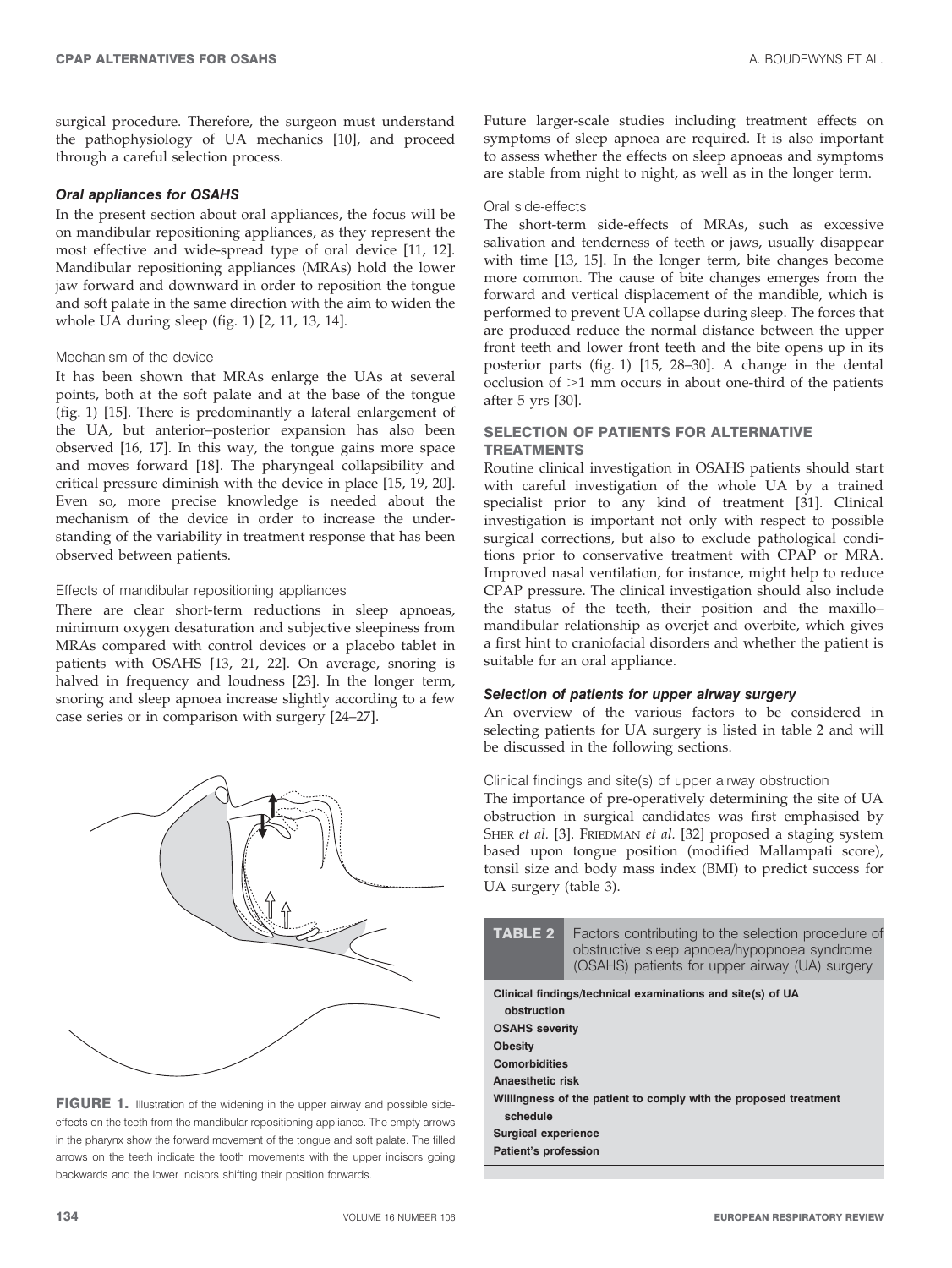| TABLE 3      | Friedman staging system                                        |                          |                                |
|--------------|----------------------------------------------------------------|--------------------------|--------------------------------|
| <b>Stage</b> | Tonque position <sup>#</sup>                                   | Tonsil size <sup>#</sup> | BMI kg $\cdot$ m <sup>-2</sup> |
|              | $1$ or $2$                                                     | 3, 4                     | $<$ 40                         |
| п            | $1$ or $2$                                                     | 0, 1, 2                  | $<$ 40                         |
|              | $3$ or $4$                                                     | 3.4                      | $<$ 40                         |
| Ш            | 3                                                              | 0, 1, 2                  | $<$ 40                         |
|              | $\overline{4}$                                                 | 0, 1, 2                  | $<$ 40                         |
| IV           | 1, 2, 3, 4                                                     | 0, 1, 2, 3, 4            | >40                            |
|              | All patients with craniofacial or other anatomical deformities |                          |                                |

Data modified from [32]. BMI: body mass index. #: increasing values indicate higher tongue positions and larger tonsil sizes, respectively.

A retrospective analysis of 134 patients undergoing UPPP as an isolated procedure indicated a success rate of 80.6% for stage I patients, 37.9% success for stage II patients and 8.1% for stage III patients. In another study regarding the efficacy of the Pillar implant technique, FRIEDMAN et al. [33] found a correlation between this scoring system and clinical outcomes. The value of this staging system was later questioned by DEN HERDER et al. [34], as these authors found that patients with a modified Mallampati score of 3 or 4 (indicating a large tongue) often had retropalatal obstruction during sleep endoscopy. Presently, studies are taking place to investigate whether combining of data from sleep endoscopy together with the Friedman score would result in better treatment advice, as compared with the use of data solely from one or the other.

### Technical examinations and site of upper airway collapse

In an attempt to understand the functioning and behaviour of the UA, various techniques permitting UA characterisation have been developed. A detailed description of these methods, including static and dynamic techniques, and evaluations during wakefulness or sleep is beyond the scope of the present article and can be found elsewhere [10, 35–37]. Herein, the focus will be on the relevant techniques that are routinely used in clinical practice to improve the surgical outcome of patients, with an emphasis on cephalometric analysis and sleep endoscopy. The concept of evaluating UA collapsibility by measuring the critical closing pressure (Pcrit) will also be addressed.

#### Sleep endoscopy

Sleep endoscopy refers to the fibre-endoscopic examination of the UA during drug-induced sleep [38]. Sleep can be induced by intravenous administration of either midazolam or propofol. Some countries developed guidelines for  $i.v.$  administration of midazolam by a doctor who is not an anaesthesiologist (table 4) [39].

Strict adherence to these guidelines is mandatory in order to prevent complications. The current authors recommend that sleep endoscopy should be performed in the operating room, in collaboration with the anaesthesiologist, with continuous pulse oximetry and the potential to intubate and ventilate on stand-by.

Drug-induced sleep is not a natural form of sleep, but endoscopic UA examination during natural sleep is poorly tolerated by most patients and is difficult to perform in routine clinical practice. QUINN et al. [40] compared endoscopic findings during natural sleep with those obtained during drug-induced sleep and found a basic agreement between both methods in terms of site(s) of UA obstruction. A major advantage of sleep endoscopy is that it permits a dynamic and visual evaluation of the UA at the level of the nasopharynx, oropharynx and tongue base, and it also provides information about the involvement of lateral wall collapse. Based upon these findings, a site-specific treatment scheme can be proposed [38, 41]. HESSEL and DE VRIES [41] investigated the value of sleep endoscopy in the selection of patients waiting for UPPP. Of the 52 OSAHS patients for whom pre- and post-operative polysomnographic data were available, 32 (62%) had a successful outcome defined as a postoperative apnoea/hypopnoea index  $(AHI)$  <20 events $\cdot$ h<sup>-1</sup>. The authors therefore concluded that the success rate of UPPP increases as compared with historical controls after a diagnostic work-up including polysomnography and sleep endoscopy. Another study from the same investigators illustrates the value of sleep endoscopy in the selection of patients for hyoid suspension. In the study by DEN HERDER et al. [42], the overall success rate of hyoid suspension was 52% after selection of patients based upon the presence of tongue base obstruction documented by clinical examination and sleep endoscopy. These results are much better than those published by BOWDEN et al. [43] in a group of more obese OSAHS subjects. In this population, the success rate of hyoid suspension as a single treatment option was only 17%. Had sleep endoscopy been performed in these patients, it is likely that the results would have suggested that these patients were unfavourable candidates for hyoid suspension (personal communication, N. De Vries, St.Lucas Andreas Hospital, Dept of Otorhinolaryngology, Head and Neck Surgery, Amsterdam, The Netherlands).

At present, data from the literature suggest that sleep endoscopy results in a modest improvement of success rates for UPPP. However, it seems that the value of this technique lies more in its ability to predict which patients have multiple sites of UA obstruction (especially at the level of the tongue base) and are in need of a surgical intervention at these various levels in order to achieve a successful outcome.

## Cephalometric analysis

A cephalometric analysis refers to a lateral radiographic view of the head and neck in a standard plane and performed under standard conditions [37, 44, 45]. Radiographic cephalometry is a two-dimensional (sagittal and vertical) measurement of a lateral radiographic head film, which is refined for projection and magnification errors by the use of a cephalostat and longfocus-film and short-object-film distances. In addition to the conventional skeletal parameters for the judgement of the viscerocranium, developed a century ago, the assessment of pharyngeal soft tissue dimensions is essential in the diagnosis of OSAHS. It has been shown that cephalometric twodimensional parameters correlate accurately with three-dimensional parameters of computed tomography (e.g. length of the soft palate) [46]. The assessment of defined anatomical and constructed skeletal and soft-tissue landmarks allows the measurement of certain angles and distances that characterise craniofacial relation and configuration [37, 45].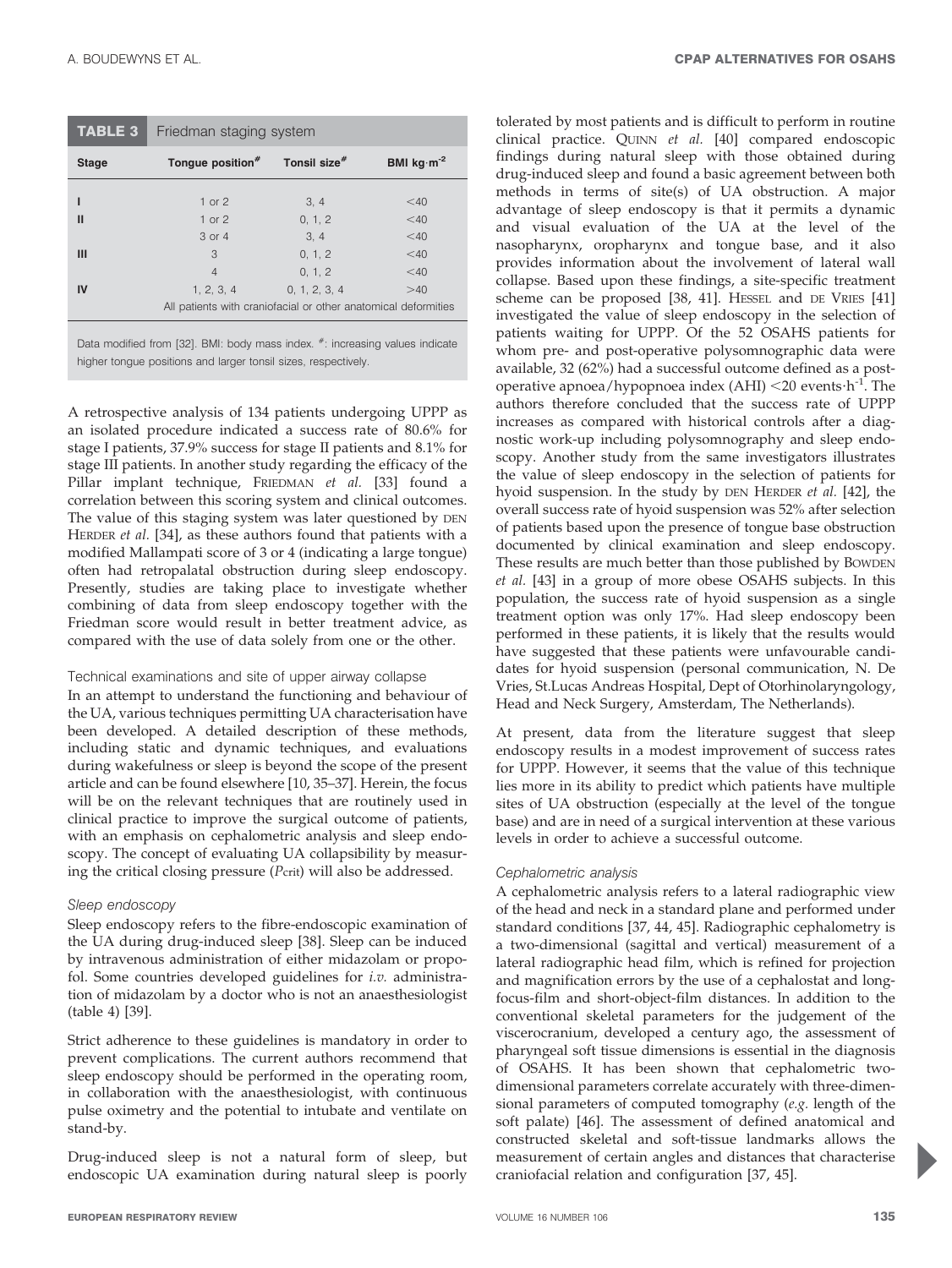| TABLE 4 | Inclusion and exclusion criteria for sleep<br>endoscopy after administration of midazolam                                                                                 |                                                                                                                                   |  |
|---------|---------------------------------------------------------------------------------------------------------------------------------------------------------------------------|-----------------------------------------------------------------------------------------------------------------------------------|--|
|         | Inclusion criteria for sleep<br>endoscopy                                                                                                                                 | <b>Exclusion criteria for sleep</b><br>endoscopy                                                                                  |  |
|         | AHI <40 events $\cdot$ h <sup>-1</sup> or AI<br>$<$ 30 events $\cdot$ h <sup>-1</sup><br>ASA classification I and II<br>Invasive intervention or surgery is<br>considered | AHI >40 events $\cdot$ h <sup>-1</sup> or AI<br>$>30$ events $\cdot$ h <sup>-1</sup><br>ASA classification $>1$<br>Severe obesity |  |
|         |                                                                                                                                                                           | Alcohol abuse<br>Invasive intervention or surgery<br>is not considered<br>Conservative management is<br>preferable                |  |

Data modified from [39]. AHI: apnoea/hypopnea index; AI: apnoea index; ASA: American Association of Anesthesiology.

Differences between snorers and OSAHS patients in the hyoid position, tongue length and intermaxillary space have been documented [47]. Comparisons of the craniofacial complex between OSAHS subjects and their siblings without OSAHS indicated that a lower-position of the hyoid bone in relation to the mandibular plane is significantly associated with OSAHS after correction for age and BMI [48]. MILLMAN et al. [49] investigated the value of cephalometric analysis in the selection of patients for UPPP among a group of 46 OSAHS patients. A successful outcome was directly related to the position of the hyoid bone: a distance between the mandibular plane and the hyoid bone  $\leq$ 20 mm was the single most significant predictor of success. The authors suggested that a lower position of the hyoid bone results in a greater potential for collapse of the tongue into the hypopharynx, which might contribute to failure of UPPP as a single procedure in these subjects. In addition, retrognathia (where the angle between the nasion-maxilliary line and the nasion-mandibular line is  $\geq 3^{\circ}$ ) was found to have a negative impact on treatment outcome.

Cephalometric analysis is of paramount importance in the selection of patients for maxillomandibular advancement surgery. In  $\sim$  40% of OSAHS patients (mainly nonobese), typical craniofacial abnormalities can be documented by this technique, the majority having a mandibular and/or maxillary deficiency with dorsocaudal rotation of the mandibulo-maxillary complex and narrowing of the posterior airway space [50]. In these subjects, maxillomandibular advancement (MMA) can be considered as the firstline treatment alternative to CPAP (fig. 2) [9].

Cephalometric evaluation is simple, quick, cheap, noninvasive, easy to perform and reproducible and its merit in the diagnostic approach for OSAHS patients has been proven. Not only is it helpful in selection of patients for UA surgery, but also as a primary diagnostic tool with respect to determination of the causes of OSAHS in an individual patient.

#### Measurement of upper airway collapsibility: Pcrit

The study of pressure–flow relationships in the UA during sleep allows the definition of two parameters that determine the severity of UA obstruction during sleep: the pharyngeal Pcrit and the resistance upstream to the site of pharyngeal collapse. Pcrit can be considered as a measure of UA collapsibility and varies along a continuum from health (low collapsibility;  $P\text{crit}$  < atmospheric pressure) to disease (high collapsibility;  $P\text{crit} >$  atmospheric pressure); specific treatment strategies have been shown to result in a predictable decrease in Pcrit [51]. MMA, for example, results in a major decrease of Pcrit by  $\sim$ 4 cmH<sub>2</sub>O ( $\sim$ 0.4 kPa) [52]. Standardised protocols have been developed to determine Pcrit in clinical practice [53, 54]. Measurement of Pcrit provides a physiological approach to investigate patients with varying degrees of sleep-disordered breathing (SDB) and to investigate the effect of a particular treatment on UA collapsibility [55–58]. Effective treatment of obstructive apnoea and hypopnoea can only be obtained when Pcrit decreases to close to -4 cmH<sub>2</sub>O (-0.4 kPa), thus converting patients from obstructive sleep apnoea sufferers to snorers.

### OSAHS severity

Most studies on UA surgery indicate a worse outcome in patients with severe OSAHS in terms of apnoea severity [3, 59, 60]. When looking to the pathophysiology of OSAHS and UA collapsibility, this can be easily understood. Patients with more severe OSAHS have a higher UA collapsibility (higher critical closing pressure) during sleep [51]. Specific treatment options are known to lower Pcrit by a given amount [52, 57, 58]. Knowledge of Pcrit for a given patient prior to treatment, and information about the magnitude of the Pcrit change that can be obtained by a particular treatment, can be used to select patients for a specific treatment or a combination of treatment strategies [51].

In patients with very high Pcrit values, a procedure with a major effect on UA collapsibility, such as MMA, might be required, or it might be necessary to combine different treatment strategies (for example, weight reduction and surgery or different surgical procedures) to have an additive effect.

Conversely, some studies indicate that OSAHS severity in terms of AHI is not related to outcome. FRIEDMAN et al. [61] found that patients with mild disease based on polysomnographic data are not more likely to have a successful outcome after UPPP as compared with patients with severe disease, and the Friedman scoring system was found to be more reliable to predict surgical success. For example, patients with mild disease based upon AHI <20 events $\cdot$ h<sup>-1</sup> had only 11.5% success if they were in stage III (Friedman score), but had 69.2% success if they were in stage I (Friedman score). HESSEL and DE VRIES [62] did not find a statistically significant difference in pre-operative AHI, age or BMI between 32 OSAHS patients classified as successful after UPPP (AHI  $\leq$ 20 events $\cdot$ h<sup>-1</sup>) and 23 OSAHS patients considered to be failures. In the present authors' own experience, OSAHS severity is not a restriction for MMA, and success with postoperative reduction of AHI  $\leq 10$  events $\cdot$ h<sup>-1</sup> was true for patients with a pre-operative AHI with a range of up to  $101$  events $\cdot$ h<sup>-1</sup> (personal communication, W. Hochban, Craniomaxillofacial Surgery, Radolfzell/Bodensee, Germany).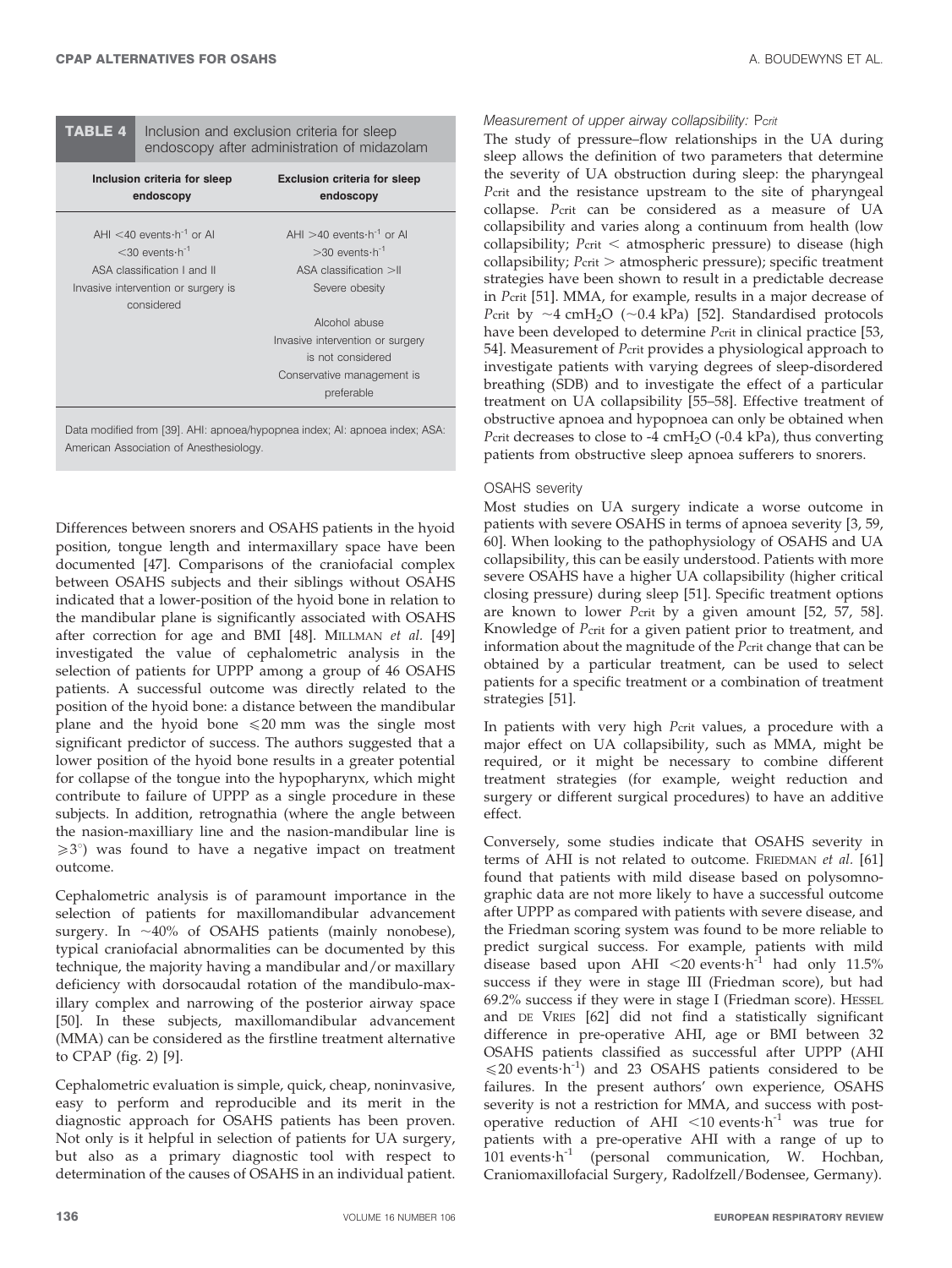

FIGURE 2. Cephalometric presentation of dolichofacial type (a) with consecutive pharyngeal obstruction (~40% of all patients with obstructive sleep apnoea/hypopnoea syndrome) compared with ''normal'' mesofacial type (b). Retrognathic dolichfacial type (a) is a clear indication for surgical correction by maxillomandibular advancement.

The knowledge about the relationship between OSAHS severity and treatment outcome will probably be challenged in the future, as present knowledge about the definitions of disease severity is continually evolving.

#### **Obesity**

Obesity is the most important risk factor for OSAHS in the middle-aged, adult population and it has been identified as a poor prognostic factor in sleep apnoea surgery [59, 63, 64]. In some studies, deterioration of surgical results over time has been associated with post-operative weight gain [65], whereas others did not find this association [59]. The exact mechanisms behind the relationship between OSAHS and obesity are not yet known, although a reduction in UA collapsibility after weight loss has been demonstrated [58]. Moreover, obese subjects are more likely to have comorbid conditions and difficulties with airway management and ventilation (reductions in functional residual capacity and increased whole-body oxygen demand), placing them in an unfavourable position for procedures under general anaesthesia [66]. LI et al. [67] specifically investigated the results of an UA reconstructive procedure (according to the Stanford protocol) in a group of 21 morbidly obese subjects (BMI  $45 \pm 5.4$  kg·m<sup>-2</sup>) with severe OSAHS (AHI 83.0 $\pm$ 30.1 events $\cdot$ h<sup>-1</sup>). All patients completed the two-phased protocol and had an MMA with a significant reduction in post-operative AHI to  $10.6 \pm 10.8$  events $\cdot h^{-1}$ . Critical analysis of the data presented in the report by LI et al. [67] indicated that other factors might have contributed to these favourable results [68]. Twelve out of the 21 patients had baseline abnormal craniofacial data and there was a significant decrease in BMI from baseline (BMI  $45 \pm 5.4 \text{ kg} \cdot \text{m}^{-2}$ ) to the final polysomnography (BMI  $43 \pm 4.4$  kg·m<sup>-2</sup>; p<0.001).

According to the Marburg protocol for maxillomandibular advancement [69, 70], excessive obesity (BMI  $>$ 38 kg·m<sup>-2</sup>) and the lack of severe cephalometric craniofacial changes is a contraindication for surgical treatment by MMA due to the multifactorial origin and pathophysiology of OSAHS [10, 69– 71]. Weight reduction can be accompanied by effective conservative treatment until the decision for surgery is reached.

#### Comorbidities and anaesthetic risk

OSAHS can be associated with significant cardiovascular and metabolic disturbances [72, 73]. In addition, typical OSAHS features, such as a fat thick neck, large tonsils, redundant pharyngeal mucosa, large tongue base and short thyromental distance, place these patients at risk for intubation difficulties. A consensus paper has been published by the American Association of Anaesthesiologists and guidelines were proposed for safe anaesthetic management of OSAHS patients [74]. As the majority of OSAHS patients have multiple sites of UA obstruction during sleep, there is a tendency among surgeons to combine various surgical procedures during one single operative session or to propose a stepwise surgical protocol, implying repeated anaesthesia. The safety of combining nasal and palatal surgery has been addressed in only a few studies [75, 76]. MMA is effective immediately after surgery, and therefore the anaesthetic risk post-operatively is considerably low [77]. Nevertheless, due to the potential pathophysiological consequences of OSAHS (hypertension, etc.), a conservative treatment prior to surgery over a few months might be helpful to reduce risks and side-effects [71].

Willingness of the patient to comply with the proposed treatment schedule

Some forms of UA surgery, such as radiofrequency tissue volume reduction (RTVR) of the soft palate, tongue base and turbinates, are performed in more than one treatment session, either isolated or combined. In a review of 322 patients treated with 497 RTVR sessions, the mean number of treatment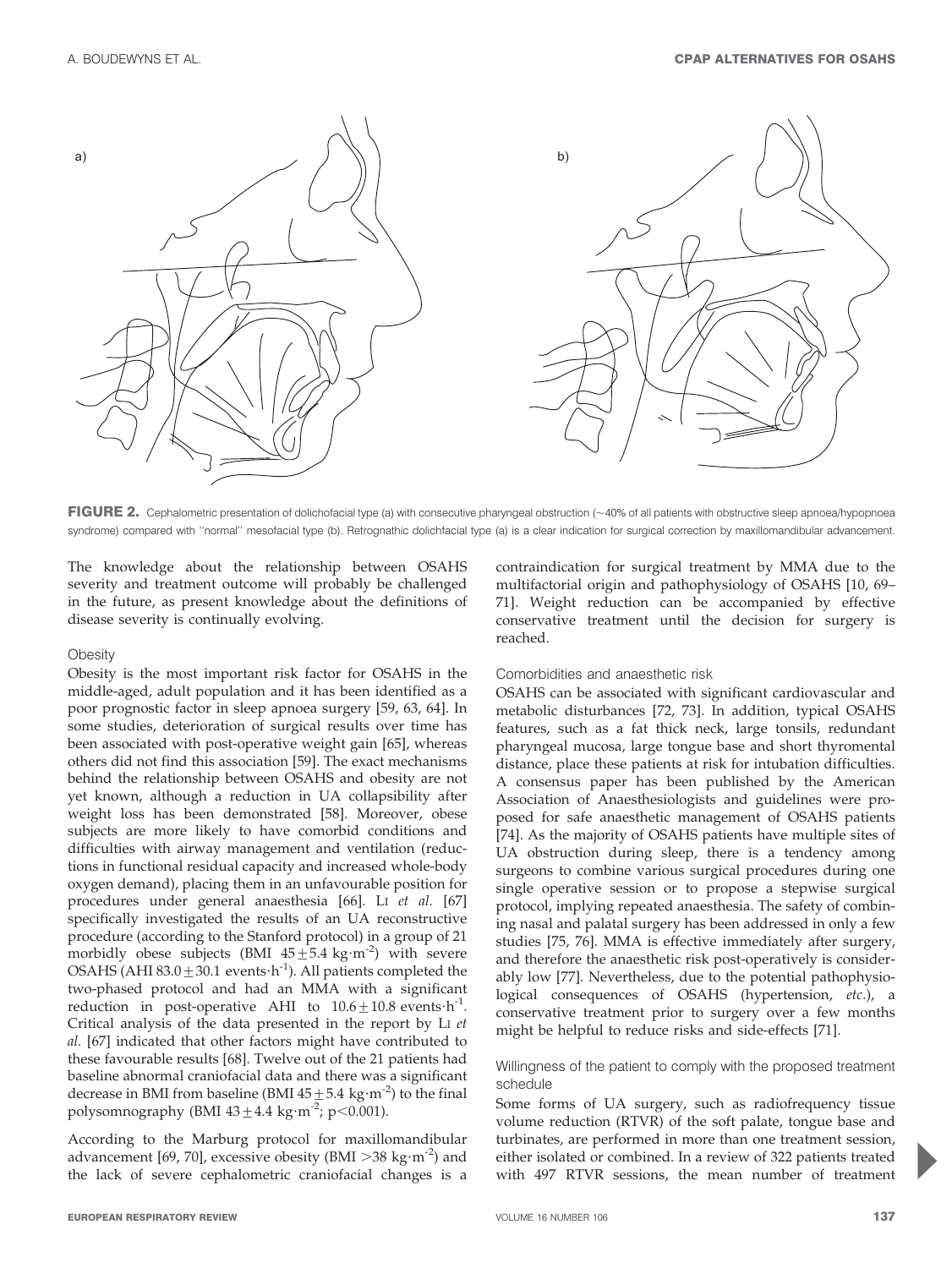sessions per patient was 1.7 for the tongue base, 1.4 for the soft palate and 1.0 for the turbinates [78]. However, in this study [78], the number of RTVRs is probably rather low because 258 treatments were combined with other forms of UA surgery, such as nasal surgery, oropharyngeal surgery or hyoid suspension. In a study by STUCK et al. [79] of 20 OSAHS subjects, RTVR of the tongue base was performed in a mean of 3.4 treatment sessions performed 4–6 weeks apart. In a study by LI et al. [80] of RTVR of the tongue base, patients had a mean number of 5.5 treatment sessions. FISCHER et al. [81] performed multiple radiofrequency lesions in one single treatment session (soft palate, tongue base and tonsils), but this was found to have limited efficacy as the AHI (mean $\pm$ SD) decreased from  $32.6 + 17.4$  to  $22.0 + 15.0$  events $\cdot h^{-1}$ .

Other protocols for staged UA surgery have been proposed by the Stanford group, amongst others [41, 64, 82]. A staged approach for UA surgery implies repeated anaesthetic procedures, hospitalisations and absenteeism from the workplace. Moreover, from a theoretical point of view, the results of each surgical step, and thus the validation of the next step, should be justified by a polysomnographic examination as there is often a discrepancy between objective and subjective results. This might be difficult to realise in clinical practice, given the limited capacity of sleep centres in some countries or regions and the increased cost of such an approach.

The need for multiple interventions might be avoided by choosing a surgical treatment that affects the entire UA at once, such as MMA [83]. The Marburg protocol schedules surgical MMA of about 10 mm as a first-step procedure [70, 71]. This primary procedure is successful in 95% of cases selected according to cephalometric parameters [69, 84, 85]. Even if fewer than 5% of the cases need additional refinements as second-stage procedures for complete success at that level, patients must be informed and willing to accept and follow this procedure.

## Surgical experience

GUPTA and REITER [86] performed a survey among otolaryngologists involved in the treatment of OSAHS. Out of the 2,000 surveys mailed, 305 (15%) were returned. Almost all respondents perform tonsillectomy, palatoplasty, septoplasty or turbinate reduction to treat SDB, but only 28% used any procedure to address the hypopharyngeal airway such as genioglossus advancement or hyoid suspension. Furthermore, only 30% had experience with innovative technologies to address tongue base collapse, such as RTVR of the tongue base or the repose tongue suspension procedure, and only 3% performed MMA. Although the response rate in this survey is small, it highlights an important problem in the surgical treatment of OSAHS patients. Collapse of the UA during sleep is often a complex multilevel problem, and failure to perform varied surgical techniques approaching the entire UA may contribute to the limited success of UA surgery in these patients. Thus the surgeon performing ''sleep-surgery'' should be experienced to offer all the different surgical treatment options, as well as the relevant diagnostic procedures to make the best decision for the patient. However, a good rhinoplastic surgeon is not necessarily a good obstructive sleep apnoea surgeon. The overall fitting and applicable surgical procedure

does not exist, which is not surprising due to the complex underlying pathophysiology of UA collapse in OSAHS.

### Implications of surgery on the patient's profession

Articulatory changes can occur after velopharyngeal surgery. Nevertheless, a systematic analysis including nasometry and phonetic analysis after UPPP revealed no significant postoperative changes in nasality, voice and articulation, and a significant change in nasalance occurred only for the high vowel ''I'' [87]. This might, however, be of significance for professional voice users and appropriate pre-operative counselling, preferentially by a logopedist, is advocated.

## Selection of patients for mandibular repositioning appliances

Patient selection is essential in order to increase the success rate with MRAs, otherwise CPAP will generally be a better treatment modality, since it more effectively reduces sleep apnoeas and increases oxygenation [13]. On average, about half of patients with mild-to-moderate sleep apnoea experience treatment success with MRAs, defined as a reduction in the AHI to  $<$ 5 or 10 events $\cdot$ h<sup>-1</sup> [11]. The relief of symptoms is sometimes included in the definition of treatment success, but no exact cut-off point for the symptomatic improvement has been defined so far. In addition, the risk for dental side-effects has to be added in the evaluation of suitable candidates for MRA treatment. An overview of the various factors to be considered in selecting patients for MRA treatment is listed in table 5 and will be discussed in the following sections.

## Upper airway/facial morphology

Successfully treated patients obtain a larger increase in UA size from their MRAs than patients with treatment failure, independent of the degree of mandibular advancement and disease severity [18]. The soft palate moves further forward and the pharynx becomes flatter in good responders compared with nonresponders [18]. The factors determining these effects are unknown. It is most likely that individual characteristics in pharyngeal anatomy are linked to the response in the pharynx and the effects from the device on sleep apnoeas. Various imaging techniques have therefore been used to identify morphological predictors for treatment success, although the findings from such studies are often inconsistent. Most commonly used are different variables defined on cephalograms. Patients with a short uvula of  $\leq 30$  mm [88, 89] have a high chance of receiving treatment success with MRA. It is most likely that a short uvula will obstruct the airway less often, despite an advanced position of the mandible compared with a long uvula. It also seems beneficial for the patients to have a narrow pharynx in the antero-posterior direction [89– 92], but a wide retropalatal space has also been related to treatment success [93]. A wide pharynx could be the result of a protective mechanism to avoid airway collapse in patients with obstructive sleep apnoea [94, 95]. This could explain why patients with a narrow airway in the antero-posterior dimension would benefit more from an MRA. The position of the jaws may also influence the effects in the pharynx from the mandibular repositioning procedure. Thus, patients with a narrow mandibular plane angle and normal or large mandible have been found to increase their cross-sectional area in the pharynx more compared with patients with steep mandibular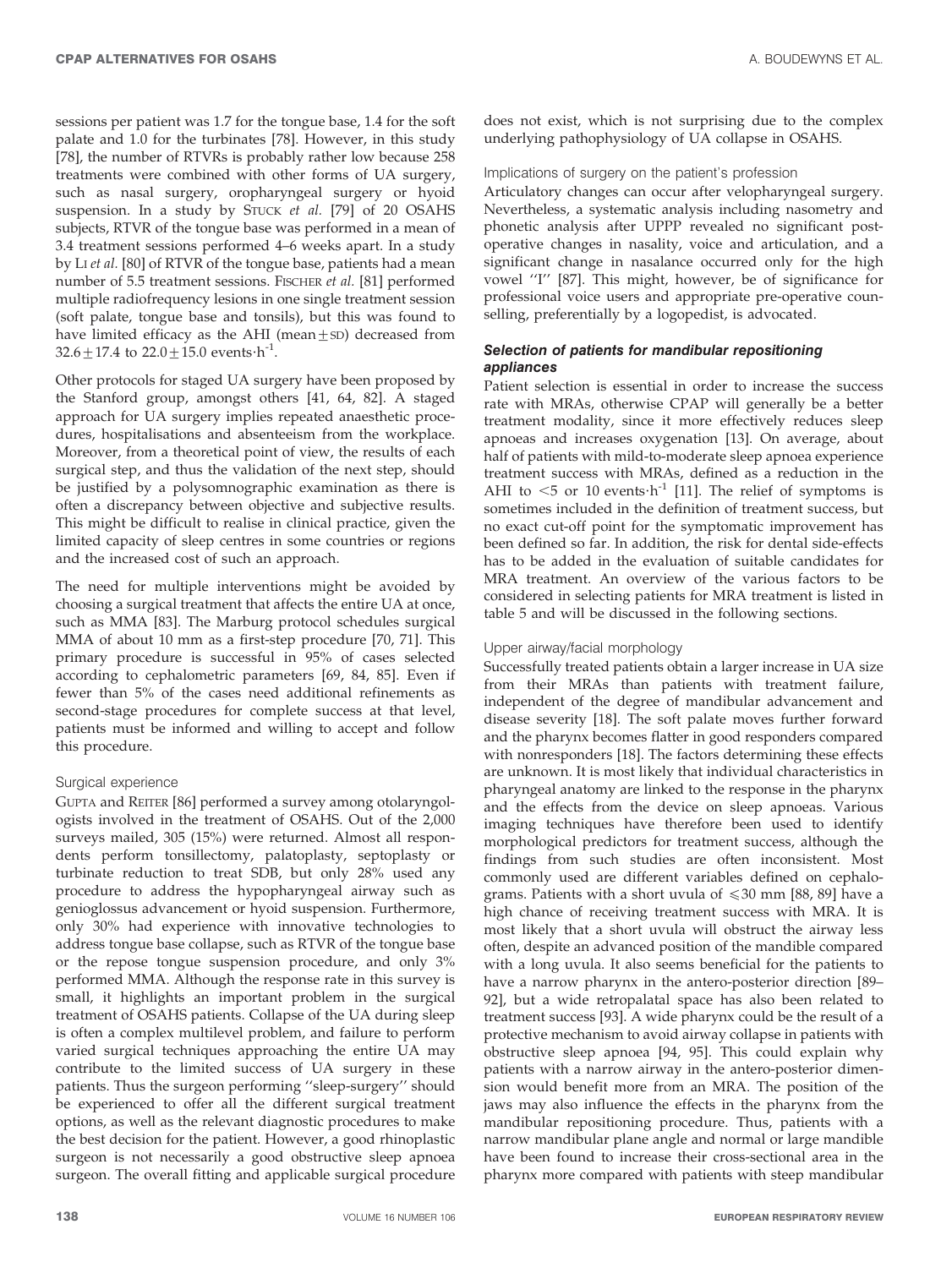| <b>TABLE 5</b>                                                                                                                | Factors contributing to the selection procedure of<br>obstructive sleep apnoea/hypopnoea syndrome<br>(OSAHS) patients for oral appliance therapy |  |  |  |  |
|-------------------------------------------------------------------------------------------------------------------------------|--------------------------------------------------------------------------------------------------------------------------------------------------|--|--|--|--|
| Upper airway/facial morphology                                                                                                |                                                                                                                                                  |  |  |  |  |
| <b>Patient characteristics</b>                                                                                                |                                                                                                                                                  |  |  |  |  |
| Sex                                                                                                                           |                                                                                                                                                  |  |  |  |  |
| Age                                                                                                                           |                                                                                                                                                  |  |  |  |  |
| Weight                                                                                                                        |                                                                                                                                                  |  |  |  |  |
| <b>OSAHS</b> severity/positional dependency                                                                                   |                                                                                                                                                  |  |  |  |  |
| Type of device/degree of advancement                                                                                          |                                                                                                                                                  |  |  |  |  |
| Oral health                                                                                                                   |                                                                                                                                                  |  |  |  |  |
| Number of teeth                                                                                                               |                                                                                                                                                  |  |  |  |  |
| Jaw movement                                                                                                                  |                                                                                                                                                  |  |  |  |  |
| Type of bite                                                                                                                  |                                                                                                                                                  |  |  |  |  |
| Willingness of the patient to comply with the treatment<br>Interdisciplinary collaboration/education in dental sleep medicine |                                                                                                                                                  |  |  |  |  |

plane angles and smaller mandibles [96, 97] who use the same degree of mandibular advancement. These findings are supported by a study that shows a poorer effect from the device in patients with a steep mandibular plane and a long anterior face height [98]. Many of these anatomical predictor variables are, however, difficult to use in clinical practice at present, since no definite cut-off points for treatment success have been suggested. Cephalograms have insufficient prediction possibilities regarding successful treatment with oral appliances; therefore, they are not considered a prerequisite for all patients who are considered for oral appliance therapy [2]. Newer prediction methods that combine different techniques may increase the chances to assess the treatment response with MRAs. DE BACKER et al. [99] have used computational fluid dynamics to calculate effects from MRAs based on advanced three-dimensional and patient-specific images, which represents an interesting future approach to the prediction problem. BATTAGEL et al. [100] have worked with sleep endoscopy to predict treatment effects from MRAs in accordance with what has been performed before UA surgery in patients with sleep apnoea. The predicted result from a mandibular advancement procedure was confirmed, or better, with the device in place in 18 of 27 patients (67%) with a predominant velopharyngeal collapse using this technique. In seven out of the 27 patients (28%), the effect of the device was worse than the predicted outcome. The overall success rate, defined as an AHI <10 events $\cdot$ h<sup>-1</sup> with the device, was as high as 79% in 19 re-evaluated patients who were all predicted to improve by the treatment in that study. The patients who did not improve by the device had not advanced their mandibles optimally for treatment success.

Finally, SANNER et al. [101] evaluated the predictive value of the elimination of the pharyngeal collapse during mandibular advancement and a concomitant Mueller manoeuvre visualised by magnetic resonance imaging. Mueller's manoeuvre is designed to look for the site of UA collapse during wakefulness. With a flexible scope positioned in the UA, the patient tries to inspire against a closed mouth and pinched nostrils. The inspiratory forces then serve to collapse the airway. By doing this, an idea can be gained of the relative collapsibility of the palate as compared with the base of tongue or the

hypopharynx, the involvement of the lateral walls and the collapse pattern (either circumferential or antero-posterior). SANNER et al. [101] found that all five patients who had patent airways during the Mueller manoeuvre with the device were responders, and six out of eight patients with persistent airway occlusion were nonresponders to the treatment. The site of collapse without the device in place has also created interest and there are indications that an oropharyngeal collapse particularly predicts a favourable response to MRA [100, 102]. A velopharyngeal collapse may be more difficult to treat with an oral appliance, although a favourable response has not been ruled out by initial results in a few patients [100, 102]. Validation of these prediction methods and the testing of their strength in larger samples may result in useful prediction methods in the future.

#### Patient characteristics: sex, age and weight

Recent research indicates that there is a sex difference in treatment effect in favour of females [103]. Females with a mild disease have a higher chance of treatment success than females with more severe sleep apnoea [103]. Younger and leaner patients have also been found to benefit more from the appliance compared with older and more obese patients, but the results have been inconsistent between studies [90, 91, 103, 104]. LIU et al. [91] found that, in a sample of 37 subjects with mild-to-severe OSAHS, the poor responders were on average aged 60 yrs and had an average BMI of 32 kg $\cdot$ m<sup>-2</sup>, while the good responders were on average aged 44 yrs and had an average BMI of 27 kg·m<sup>-2</sup>. RANDERATH et al. [104] showed that responders to MRA treatment were 6 yrs younger than nonresponders. Moreover, a weight increase of 3 kg or more during treatment has been related to an increased risk of failure with MRAs [92, 103].

The pharynx is longer and the soft palate more voluminous in males than in females [105]. These factors probably contribute to an increased pharyngeal collapsibility and the reduced chance of treatment success with an MRA in males, despite the fact that males have a wider pharynx than females [106, 107]. Males also reduce their UA dimensions more when they move their lower jaws backwards from a rest position [108] and obtain a smaller enlargement from a mandibular advancement procedure compared with females [100].

With age, females increase their pharyngeal length and their soft palate volume more than males do, which probably levels out some of the sex differences in pharyngeal morphology [109]. Ageing also results in a reduced genioglossus activity in response to negative pressure, particularly in males, and increased deposition of fat tissue in the airways in both sexes [109]. These morphological differences may explain why it is more difficult to avoid UA collapse by the simple mandibular repositioning procedure in males than in females, in older individuals compared with in younger ones and with increased weight.

### OSAHS severity/positional dependency

Patients with a milder disease have a higher success rate with the MRA device compared with patients with a more severe disease, 57–81% versus 14–61% success rates, respectively [11]. Consequently, it is particularly important to identify more prediction methods for patients with severe sleep apnoea.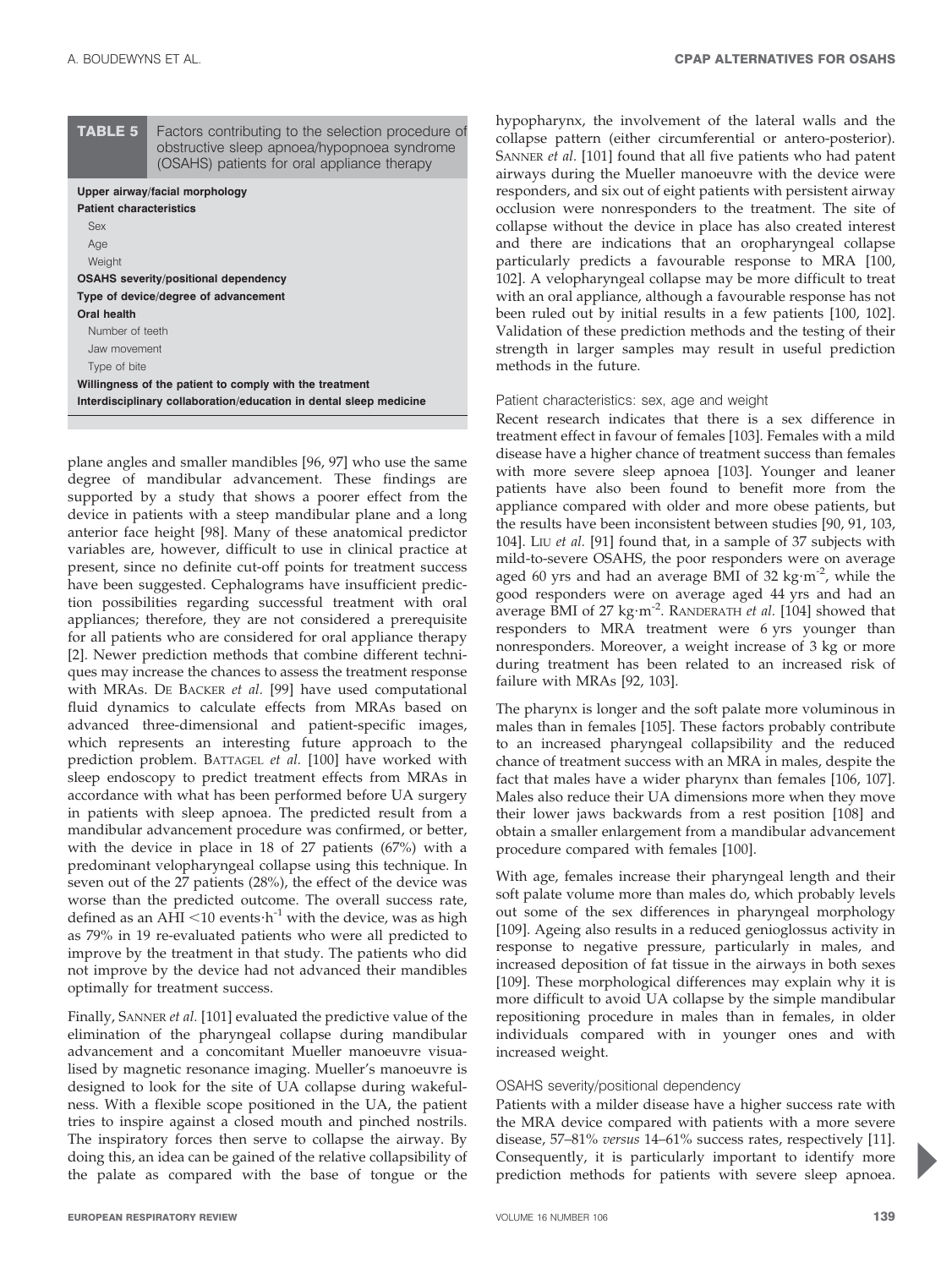Another approach is to assess the degree of positional dependency in the sleep-disordered breathing events for prediction purposes. The occurrence of supine-dependent sleep apnoeas, defined as a supine AHI of  $\geq 10$  events h<sup>-1</sup> together with a nonsupine AHI of  $\leq 10$  events $\cdot$ h<sup>-1</sup>, is a strong predictor for treatment success, particularly among males, with an adjusted odds ratio of 6 [103].

Patients with supine-dependent sleep apnoeas have a more normal pharyngeal morphology than patients with nonsupinedependent sleep apnoeas [110]. An increased apnoea frequency in the nonsupine position indicates a highly collapsible airway [53, 111]. It is possible that the constricted pharynx in patients with a more severe disease is less treatable with the simple mandibular advancement procedure compared with the more normal configuration of the pharynx in patients with supine-dependent sleep apnoeas. Future research on prediction possibilities with MRAs must also include effects on snoring and other symptoms, not only apnoea reduction.

### Advancement procedure and type of device

The effects of MRAs depend on the degree of mandibular repositioning by the device, in a manner similar to the influence of pressure from the CPAP on sleep apnoeas, snoring and symptoms. A dose-dependent effect from mandibular advancement has been found [103, 112–115], while the degree of mandibular opening within a specific range is probably of less importance for the efficacy of the device [103, 116]. Still, advancements within a wide range, from 0–12 mm [103, 112, 117], and openings of 4–14 mm have been related to treatment success [52]. The degree of advancement is more important in patients with a more severe disease, since the apnoea reduction is more marked in these patients, together with larger advancements compared with smaller repositionings; this difference was not found in the milder cases [103, 115]. It is possible that specific subgroups of patients are more sensitive to the degree of mandibular repositioning in order to receive treatment success with the device.

There are numerous types of MRAs, but no gold standard device has been identified so far. Custom-made MRAs are most effective. New data show that a prefabricated MRA of the boil-and-bite type is ineffective in reducing sleep apnoeas compared with a custom-made device [118]. This may be explained by poorer fixation to the teeth of prefabricated devices compared with an MRA which is made to fit the individual dentition. The influence of other construction details on the effects of the device is unclear: a two-piece device, which is connected by tubes that allow some movement of the lower jaw, such as the Herbst appliance, might differ in its effects on sleep apnoeas compared with a more rigid connection with a fixed screw. There are several questions regarding the exact design of the device, including a need for more knowledge regarding how long the various types of device will last.

Oral health: number of teeth, jaw movement and type of bite For retention of the MRA in the mouth, a sufficient number of teeth and optimal oral health are necessary in order for the patient to receive enough benefits for the treatment to outweigh the risk of side-effects. As many as 34% of patients in a sleep apnoea clinic were found to have odontological

contraindications [119]. A restricted capacity to move the lower jaw forwards may also reduce the possibilities to receive optimal results with this treatment modality. Finally, the type of bite may interfere with treatment. A normal bite may develop into a mesial occlusion, i.e. the lower teeth become anterior to the upper teeth. Distal occlusion (i.e. the upper teeth are more anterior to the lower teeth than in the normal bite) may be normalised by the device [29]. A deep bite [29], with the upper incisors interlocking the lower ones with  $\geq 3$  mm provides protection for long-term bite changes [30]. The use of a soft elastomeric appliance, extending over the alveolar processes, or a smaller repositioning by the appliance have also been found to reduce the change in dental occlusion compared with the use of a hard acrylic appliance, fixed only to the teeth, or larger displacements of the lower jaw by the appliance [30]. Unacceptable dental side-effects often result in recommendations of an alternative treatment, although many patients prefer to continue with their MRAs.

In conclusion, bite changes represent an increasing problem with the common use of MRAs during longer periods of time. The bite changes may, however, be reduced by the individualisation of appliance design, patient selection and the more intense follow-up of patients who risk dental side-effects. The development of MRAs that can prevent bite changes or reduce them would be of importance in the future.

### Willingness of the patient to comply with treatment

About three-quarters of the patients continue with treatment for 1 yr, and about one-half of the patients continue for 5 yrs, although a variable tolerance to MRA treatment has been reported [11, 30 120, 121]. To date, the adherence to treatment has been found to be similar with MRAs and CPAP [13, 15]. Patients often prefer MRAs to CPAP, although this probably depends on factors such as the efficacy of the treatment and the design of the appliances [13].

### Interdisciplinary collaboration

Treatment with MRAs requires close collaboration between the sleep apnoea clinic, the dental clinic and dental laboratory. Organisation of routines for patient selection, follow-up of effects and side-effects and the overall health of patients is necessary. Continuous education and the exchange of knowledge between different areas of expertise in this new field of sleep medicine will be of particular importance for this highly interdisciplinary treatment modality.

#### CONCLUSIONS

The selection of the best candidates for alternative therapies, from OSAHS patients unwilling to use CPAP or those who have failed with that treatment, is based on patients characteristics, the results from the sleep apnoea recording and a clinical UA examination, which is complemented with other techniques when appropriate. Pre-operative determination of the site(s) of UA obstruction is of paramount importance in the selection of surgical candidates and techniques. Sleep endoscopy can provide important information to determine the site(s) of UA obstruction during sleep and to document specific anatomical features that distinguish OSAHS patients from normal controls. Cephalometry is important not only to determine suitable candidates for the successful cure of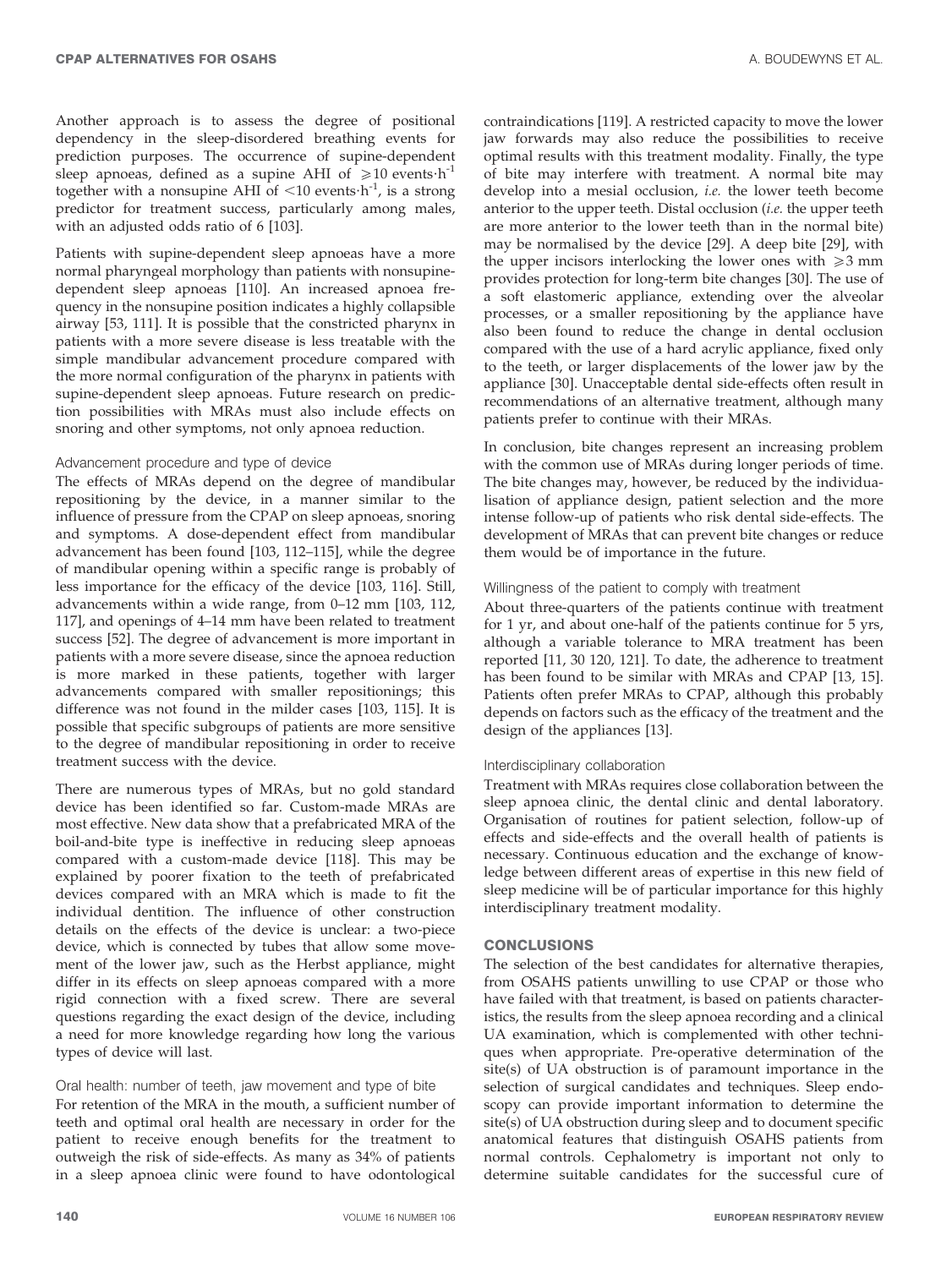OSAHS by MMA, but also for the diagnosis of craniofacial abnormalities as a major reason for UA collapsibility in  $\sim$ 40% of OSAHS patients. In some patients, more information must be achieved by functional tests, such as measurement of critical closing pressure.

The importance of patient-related factors, such as OSAHS severity, obesity and comorbid conditions, varies between the treatment alternatives. The role and relevance of OSAHS severity in UA surgery is not yet clearly understood, although severity does not play any role in the decision for MMA, upper airway soft tissue corrections may be problematic in severe OSAHS. MRAs are less effective in patients with more severe OSAHS, particularly in untreated males with nonsupine sleep apnoeas. MRAs have been found to be more successful in females than males, but no such relationship has been found with the surgical methods. Excessive obesity is a relative contraindication for any kind of surgery. Weight loss should be achieved prior to surgery under accompanying conservative treatment with either CPAP or MRAs, although increased weight also probably reduces the chances of treatment success with mandibular repositioning appliances. Despite the fact that some specific subgroups of patients have smaller chances of treatment success with MRAs, the success rates are high enough to justify a trial with this treatment when other methods have failed. In patients with craniofacial abnormalities, particularly those with vertical excess and backwardrotated mandibles, MMA may be considered. Patients with a poor oral health, such as uncontrolled periodontal disease, are generally unsuitable for MRAs and, for those who do not tolerate CPAP, a surgical treatment might be a solution.

Upper airway collapse during sleep is a complex, multifunctional problem. The experience of the individual surgeon performing ''sleep surgery'' is of major importance in order to offer the individual patient a fitting surgical concept. Currently, an overall applicable surgical procedure does not exist, and the same holds true for conservative treatment with mandibular repositioning appliances.

## REFERENCES

- 1 Practice parameters for the treatment of obstructive sleep apnea in adults, the efficacy of surgical modifications of the upper airway. Report of the American Sleep Disorders Association. Sleep 1996; 19: 152–155.
- 2 Kushida CA, Morgenthaler TI, Littner MR, et al. Practice parameters for the treatment of snoring and obstructive sleep apnea with oral appliances: an update for 2005. Sleep 2006; 29: 240–243.
- 3 Sher AE, Schechtman KB, Piccirillo JF. The efficacy of surgical modifications of the upper airway in adults with obstructive sleep apnea syndrome. Sleep 1996; 19: 156–177.
- 4 Kezirian EJ, Weaver EM, Yueh B, et al. Incidence of serious complications after uvulopalatopharyngoplasty. Laryngoscope 2004; 114: 450–453.
- 5 Powel NB, Guilleminault C, Riley RW. Surgical therapy for obstructive sleep apnea. In: Kryger MH, Roth T, Dement WC, eds. Principles and Practice of Sleep Medicine. Philadelphia, PA, WB Saunders Company, 1994; pp. 706–721.
- 6 Boudewyns A, De Backer WA, Van de Heyning P. Pattern of upper airway obstruction during sleep before and after uvulopalatopharyngoplasty in patients with obstructive sleep apnea. Sleep Med 2001; 2: 309–315.
- 7 Sher AE. Upper airway surgery for obstructive sleep apnea. Sleep Med Rev 2002; 6: 195–212.
- 8 Li KK. Surgical therapy for adult obstructive sleep apnea. Sleep Med Rev 2005; 9: 201–209.
- 9 Hochban W, Brandenburg U, Peter JH. Surgical treatment of obstructive sleep apnea by maxillomandibular advancement. Sleep 1994; 17: 624–629.
- 10 Deegan PC, McNicholas WT. Pathophysiology of obstructive sleep apnoea. In: McNicholas WT, ed. Respiratory Disorders During Sleep. Sheffield, UK, European Respiratory Society Journals, 1998; pp. 28–62.
- 11 Ferguson KA, Cartwright RD, Rogers R, Schmidt-Nowara W. Oral appliances for snoring and obstructive sleep apnea: a review. Sleep 2006; 29: 244–262.
- 12 Cistulli PA, Gotsopoulos H, Marklund M, Lowe AA. Treatment of snoring and obstructive sleep apnea with mandibular repositioning appliances. Sleep Med Rev 2004; 8: 443–457.
- 13 Lim J, Lasserson TJ, Fleetham JA, Wright J. Oral appliances for obstructive sleep apnoea. Cochrane Database Syst Rev 1; 2006: CD004435.
- 14 Schwab RJ, Kuna ST, Remmers JE. Anatomy and physiology of upper airway obstruction. In: Kryger MH, Roth T, Dement WC, eds. Principles and Practice of Sleep Medicine. Philadelphia, PA, Elsevier Saunders, 2005; pp. 983–1000.
- 15 Ferguson KA, Lowe AA. Oral appliances for sleepdisordered breathing. In: Kryger MH, Roth T, Dement WC, eds. Principles and Practice of Sleep Medicine. Philadelphia, PA, Elsevier Saunders, 2005; pp. 1098–1108.
- 16 Ryan CF, Love LL, Peat D, Fleetham JA, Lowe AA. Mandibular advancement oral appliance therapy for obstructive sleep apnoea: effect on awake calibre of the velopharynx. Thorax 1999; 54: 972–977.
- 17 Kyung SH, Park YC, Pae E-K. Obstructive sleep apnea patients with the oral appliance experience pharyngeal size and shape changes in three dimensions. Angle Orthod 2005; 75: 15–22.
- 18 Tsuiki S, Lowe AA, Almeida FR, Kawahata N, Fleetham JA. Effects of mandibular advancement on airway curvature and obstructive sleep apnoea severity. Eur Respir J 2004; 23: 263–268.
- 19 Isono S, Tanaka A, Sho Y, Konno A, Nishino T. Advancement of the mandible improves velopharyngeal airway patency. J Appl Physiol 1995; 79: 2132–2138.
- 20 Ng AT, Gotsopoulos H, Qian J, Cistulli PA. Effect of oral appliance therapy on upper airway collapsibility in obstructive sleep apnea. Am J Respir Crit Care Med 2003; 168: 238–241.
- 21 Barnes M, McEvoy RD, Banks S, et al. Efficacy of positive airway pressure and oral appliances in mild to moderate obstructive sleep apnea. Am J Respir Crit Care Med 2004; 170: 656–664.
- 22 Naismith SL, Winter VR, Hickie IB, Cistulli PA. Effect of oral appliance therapy on neurobehavioural functioning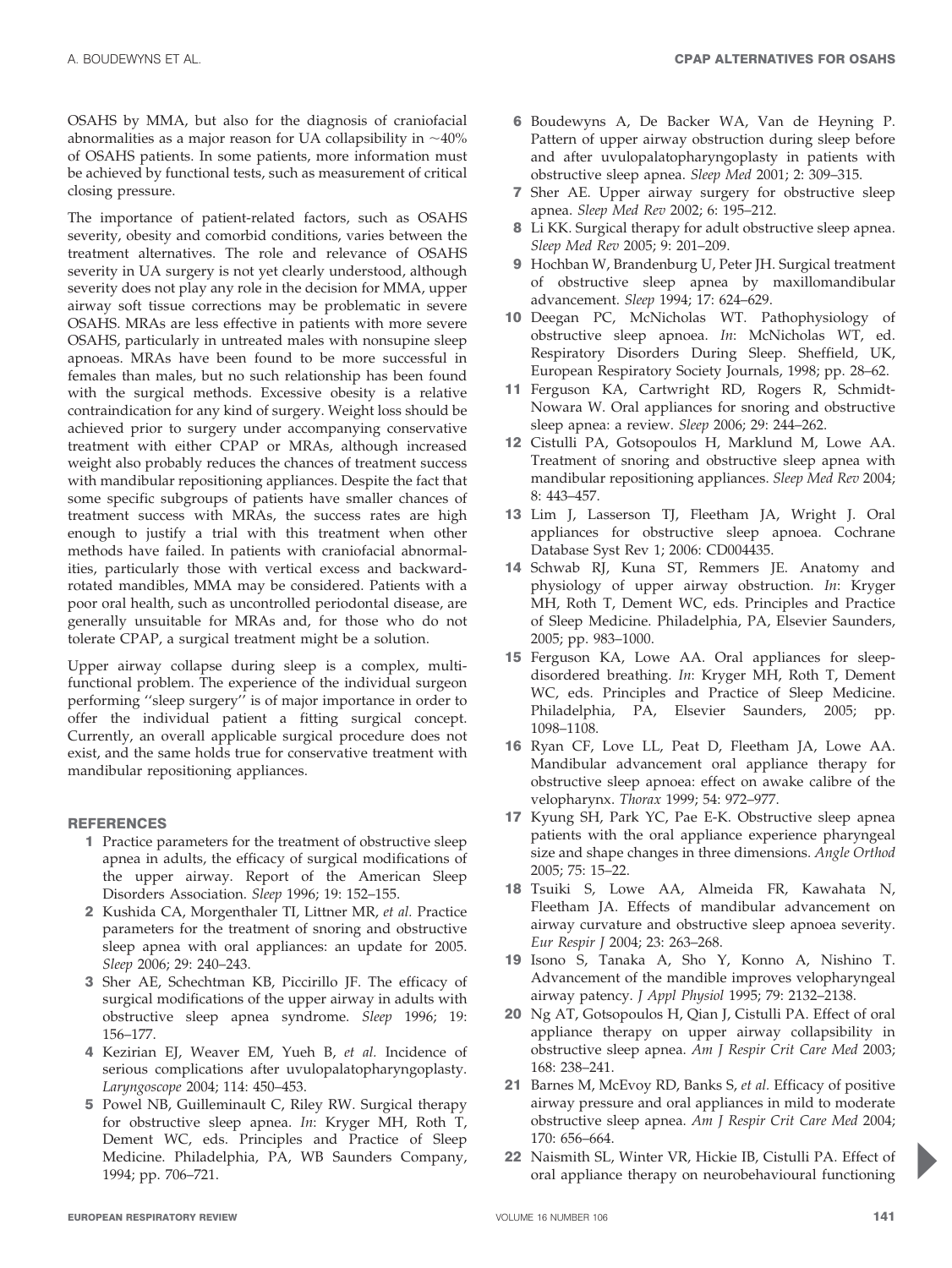in obstructive sleep apnea: a randomized controlled trial. J Clin Sleep Med 2005; 1: 374–380.

- 23 Hoffstein V. Snoring and upper airway resistance. In: Kryger MH, Roth T, Dement WC, eds. Principles and Practice of Sleep Medicine. Philadelphia, PA, Elsevier Saunders, 2005; pp. 1001–1012..
- 24 Marklund M, Sahlin C, Stenlund H, Persson M, Franklin KA. Mandibular advancement device in patients with obstructive sleep apnea: long-term effects on apnea and sleep. Chest 2001; 120: 162–169.
- 25 Rose EC, Barthlen G, Staats R, Jonas IE. Therapeutic efficacy of an oral appliance in the treatment of obstructive sleep apnea: a 2-year follow-up. Am J Orthod Dentofac Orthoped 2002; 121: 273–279.
- 26 Walker-Engström M, Tegelbert A, Wilhelmsson B, Ringqvist I. 4-Year follow-up of treatment with dental appliance or uvulopalatopharyngoplasty in patients with obstructive sleep apnea. A randomized study. Chest 2002; 121: 739–746.
- 27 Fransson AM, Tegelberg A, Leissner L, Wenneberg BIG. Effects of a mandibular protruding device on the sleep of patients with obstructive sleep apnea and snoring problems: a 2-year follow-up. Sleep Breath 2003; 7: 131–142.
- 28 Almeida FR, Lowe AA, Sung JO, Tsuiki S, Otsuka R. Long-term sequellae of oral appliance therapy in obstructive sleep apnea patients: Part 1. Cephalometric analysis. Am J Orthod Dentofac Orthoped 2006; 129: 195–204.
- 29 Almeida FR, Lowe AA, Otsuka N, Fastlicht S, Farhood M, Tsuiki S. Long-term sequellae of oral appliance therapy in obstructive sleep apnea patients: Part 2. Study-model analysis. Am J Orthod Dentofac Orthoped 2006; 129: 205–213.
- 30 Marklund M. Predictors of long-term orthodontic side effects from mandibular advancement devices in patients with snoring and obstructive sleep apnea. Am J Orthod Dentofac Orthoped 2006; 129: 214–212.
- 31 Rombaux P, Bertrand B, Boudewyns A, et al. Standard ENT clinical evaluation of the sleep-disordered breathing patient: a consensus report. Acta Otorhinolarygol Belg 2002; 56: 127–137.
- 32 Friedman M, Ibrahim H, Ninos J. Staging of obstructive sleep apnea/hypopnea syndrome: a guide to appropriate treatment. Laryngoscope 2004; 114: 454–459.
- 33 Friedman M, Vidyasagar R, Bliznikas D, Joseph NJ. Patient selection and efficacy of pillar implant technique for treatment of snoring and obstructive sleep apnea/ hypopnea syndrome. Otolaryngol Head Neck Surg 2006; 134: 187–196.
- 34 den Herder C, van Tinteren H, de Vries N. Sleep endoscopy versus modified mallampati score in sleep apnea and snoring. Laryngoscope 2005; 115: 735–739.
- 35 Rama AN, Tekwani SH, Kushida CA. Sites of obstruction in obstructive sleep apnea. Chest 2002; 122: 1139–1147.
- 36 Faber CE, Grymer L. Available techniques for objective assessment of upper airway narrowing in snoring and sleep apnea. Sleep Breath 2003; 7: 77–86.
- 37 Peter JH, Becker H, Brandenburg U, et al. Investigations and diagnosis of sleep apnoea syndrome. In: Mc Nicholas

WT, ed. Respiratory Disorders During Sleep. Eur Respir Mon 1998; pp. 106–143.

- 38 Hessel NS, de Vries N. Diagnostic work-up of socially unacceptable snoring. II. Sleep endoscopy. Eur Arch Otorhinolarygol 2002; 259: 158–161.
- 39 Knape JTA, Everdingen JJE. Guideline for administration of sedatives and analgesics by physicians who are not anesthesiologists. National organisation for quality assurance in hospitals. Neth J Med 1999; 143: 1098–1102.
- 40 Quinn SJ, Daly N, Ellis PD. Observation of the mechanism of snoring during sleep nasendoscopy. Clin Otolaryngol 1993; 20: 360–363.
- 41 Hessel NS, de Vries N. Results of uvulopalatopharyngoplasty after diagnostic work-up with polysomnography and sleep endoscopy; a report of 136 snoring patients. Eur Arch Otorhinolarygol 2003; 260: 91–95.
- 42 den Herder C, van Tinteren H, de Vries N. Hyoidthyropexia: a surgical treatment for sleep apnea syndrome. Laryngoscope 2005; 115: 740–745.
- 43 Bowden MT, Kezirian EJ, Utley D, Goode RL. Outcomes of hyoid suspension for the treatment of obstructive sleep apnea. Arch Otolaryngol Head Neck Surg 2005; 131: 440–445.
- 44 Bacon WH, Turlot JC, Krieger J, Stierle JL. Cephalometric evaluation of pharyngeal obstructive factors in patients with sleep apneas syndrome. Angle Orthodontist 1990; 60: 115–121.
- 45 Hochban W, Brandenburg U. Morphology of the viscerocranium in obstructive sleep apnea syndrome: cephalometric evaluation of 400 patients. J Cranio-Maxillofacial Surg 1994; 22: 205–213.
- 46 Pépin JL, Ferretti G, Veale D, et al. Somnofluoroscopy, computed tomography, and cephalometry in the assessment of the airway in obstructive sleep apnoea. Thorax 1992; 47: 150–156.
- 47 Pracharktam N, Hans MG, Strohl KP, Redline S. Upright and supine cephalometric evaluation of obstructive sleep apnea syndrome and snoring subjects. Angle Orthod 1994; 64: 63–74.
- 48 Riha RL, Brander P, Vennelle M, Douglas NJ. A cephalometric comparison of patients with the sleep apnea/hypopnea syndrome and their siblings. Sleep 2005; 28: 315–320.
- 49 Millman RP, Carlisle CC, Rosenberg C, Kahn D, McRae R, Kramer NR. Simple predictors of uvulopalatopharygoplasty outcome in the treatment of obstructive sleep apnea. Chest 2000; 118: 1025–1030.
- 50 Hochban W, Kunkel M, Brandenburg U. Functional anatomy of the upper respiratory tract: cephalometry and acoustic rhinometry. Pneumologie 1993; 47: 766–772.
- 51 Gold AR, Schwartz AR. The pharyngeal critical pressure. The whys and hows of using nasal continuous positive airway pressure diagnostically. Chest 1996; 110: 1077– 1088.
- 52 Knaack L, Canisius S, Hochban W, Penzel T, Peter JH. Maxillo-mandibular advancement reduces sleep disordered breathing but does not normalize upper airway mechanics. Am J Respir Crit Care Med 2000; 161: A359.
- 53 Boudewyns A, Punjabi N, Van de Heyning P, et al. Abbreviated method for assessing upper airway function in obstructive sleep apnea. Chest, 118: 1031–1041.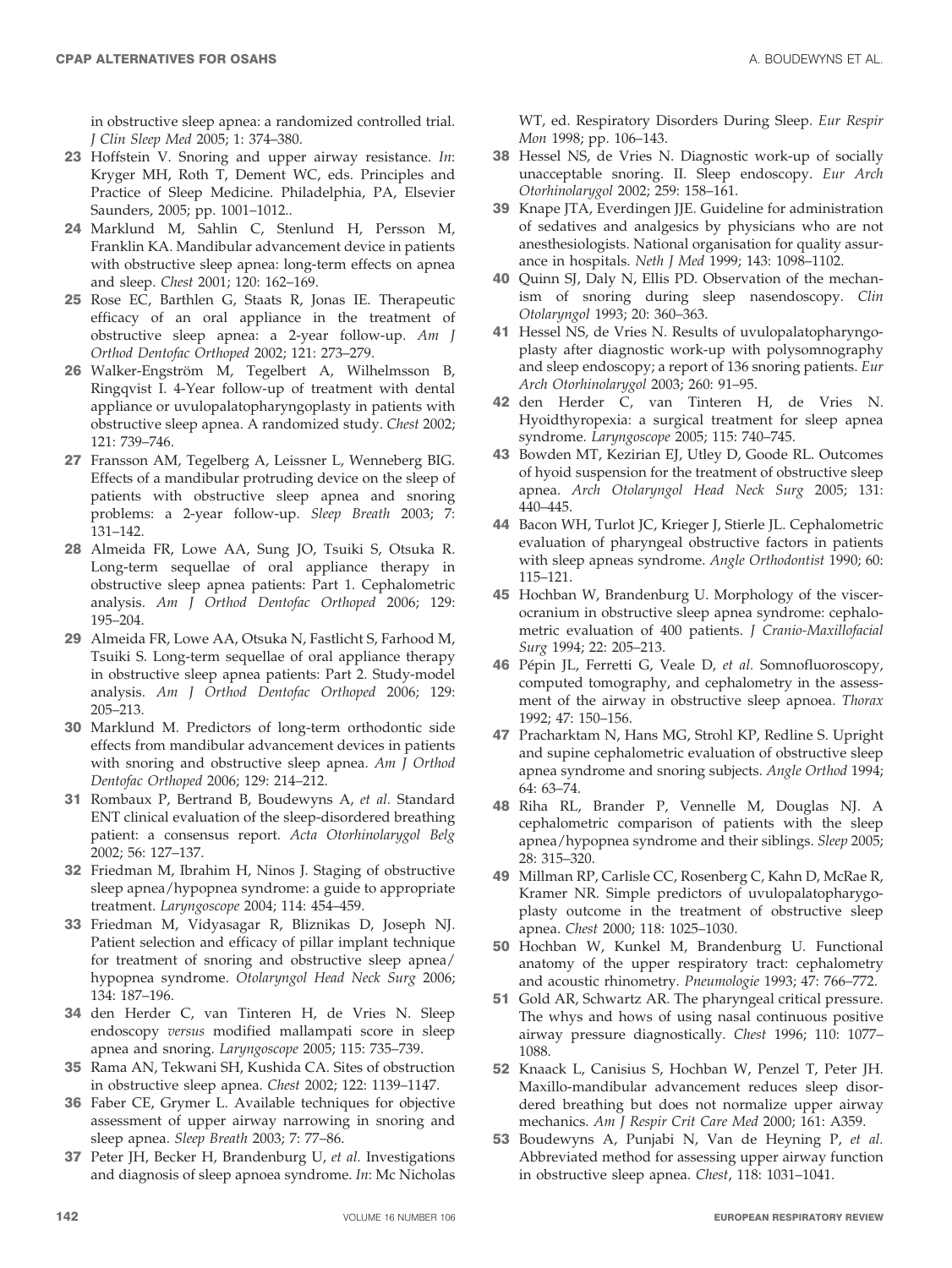- 54 Patil SP, Punjabi NM, Schneider H, O' Donnell CP, Smith PL, Schwartz AR. A simplified method for measuring critical pressures during sleep in the clinical setting. Am J Respir Crit Care Med 2004; 170: 86–93.
- 55 Boudewyns A, Van de Heyning PH, De Backer WA, et al. Effect of body position and sleep stage on upper airway function in obstructive sleep apnea patients. Am J Respir Crit Care Med 1998; 157: A55.
- 56 Oliven A, O'Hearn D, Boudewyns A, et al. Upper airway response to electrical stimulation of the genioglossus in obstructive sleep apnea. J Appl Physiol 2003; 95: 2023– 2029.
- 57 Schwartz AR, Schubert NM, Rothman W, et al. Effect of uvulopalatopharyngoplasty on upper airway collapsibility in obstructive sleep apnea. Am Rev Respir Dis 1992; 145: 527–532.
- 58 Schwartz AR, Gold AR, Schubert NM, et al. Effect of weight loss on upper airway collapsibility in obstructive sleep apnea. Am Rev Respir Dis 1991; 144: 494–498.
- 59 Janson C, Gislason T, Bengtsson H, et al. Long-term follow-up of patients with obstructive sleep apnea treated with uvulopalatopharyngoplasty. Arch Otolaryngol Head Neck Surg 1997; 123: 257–262.
- 60 Walker EB, Frith RW, Harding DA, Cant BR. Uvulopalatopharyngoplasty in severe idiopathic obstructive sleep apnoea syndrome. Thorax 1989; 44: 205–208.
- 61 Friedman M, Vidyasagar R, Bliznikas D, Joseph N. Does severity of obstructive sleep apnea/hypopnea syndrome predict uvulopalatopharyngoplasty outcome? Laryngoscope 2005; 115: 2109–2113.
- 62 Hessel NS, de Vries N. Increase of the apnoea-hypopnoea index after uvulopalatopharyngoplasty: analysis of failure. Clin Otolaryngol 2004; 29: 682–685.
- 63 Young T, Skatrud J, Peppard PE. Risk factors for obstructive sleep apnea in adults. JAMA 2004; 291: 2013–2016.
- 64 Riley RW, Powel NB, Guilleminault C. Obstructive sleep apnea syndrome: a review of 306 consecutively treated surgical patients. Otolaryngol Head Neck Surg 1993; 108: 117–125.
- 65 Larsson H, Carlsson-Norlander B, Svandborg E. Fouryear follow-up after uvulopalatopharyngoplasty in 50 unselected patients with obstructive sleep apnea syndrome. Laryngoscope 1994; 104: 1362–1368.
- 66 Passannante AN, Rock P. Anesthetic management of patients with obesity and sleep apnea. Anesthesiol Clin N Am 2005; 23: 479–491.
- 67 Li KK, Powel NB, Riley RW, Zonato A, Gervacio L, Guilleminault C. Morbidly obese patients with severe obstructive sleep apnea: is airway reconstructive surgery a viable treatment option? Laryngoscope 2000; 110: 982– 987.
- 68 Sanders MH. Article reviewed: morbidly obese patients with severe obstructive sleep apnea: is airway reconstructive surgery a viable treatment option. Sleep Med 2001; 2: 77–79.
- 69 Hochban W, Conradt R, Brandenburg U, Heitmann J, Peter JH. Surgical maxillofacial treatment of obstructive sleep apnea. Plastic Reconstr Surg 1997; 199: 619–626.
- 70 Hochban W. Surgical treatment of obstructive sleep apnea. Otorhinolaryngol Nova 2000; 10: 149–161.
- 71 Hochban W. Skeletal facial corrections. In: Johnson JT, Gluckman JL, Sanders MM, eds. Management of Obstructive Sleep Apnea. London, Martin Dunitz-Verlag, 2002; pp. 193–209.
- 72 Peker Y, Hedner JA, Norum J, Kraiczi H, Carlson J. Increased incidence of cardiovascular disease in middleaged men with obstructive sleep apnea. A 7-year followup. Am J Respir Crit Care Med 2002; 166: 159–165.
- 73 Harsch IA, Hahn EG, Konturek PC. Insulin resistance and other metabolic aspects of the obstructive sleep apnea syndrome. Med Sci Monit 2005; 11: 70–75.
- 74 Meoli AL, Rosen CL, Kristo D, et al. Upper airway management of the adult patient with obstructive sleep apnea in the perioperative period-avoiding complications. Sleep 2003; 26: 1060–1065.
- 75 Hsueh-Yu L, Pa-Chun W, Chung-Yao H, Shee-Wei L, Ning-Hung C, Shih-An L. Combined nasal-palatopharyngeal surgery for obstructive sleep apnea: simultaneous or staged? Acta Oto-laryngologica 2005; 125: 1–5.
- 76 Busaba NY. Same-stage nasal and palatopharyngeal surgery for obstructive sleep apnea: is it safe? Otolaryngol Head Neck Surg 2002; 126: 399–403.
- 77 Li KK, Riley RW, Powel NB, Zonato A, Troell R, Guilleminault C. Postoperative airway findings after maxillomandibular advancement for obstructive sleep apnea syndrome. Laryngoscope 2000; 110: 325–327.
- 78 Stuck BA, Starzak K, Verse T, Hörmann K, Maurer J. Complications of temperature-controlled radiofrequency volumetric tissue reduction for sleep-disordered breathing. Acta Otolaryngol 2003; 123: 532–535.
- 79 Stuck BA, Maurer JT, Verse T, Hörmann K. Tongue base reduction with temperature-controlled radiofrequency volumetric tissue reduction for treatment of obstructive sleep apnea syndrome. Acta Otolaryngol 2002; 122: 531– 536.
- 80 Li KK, Powel NB, Riley RW, Guilleminault C. Temperature-controlled radiofrequency tongue base reduction in sleep-disordered breathing: long-term outcomes. Otolaryngol Head Neck Surg 2002; 127: 230–234.
- 81 Fischer Y, Khan M, Mann WJ. Multilevel temperaturecontrolled radiofrequency therapy of soft palate, base of tongue, and tonsils in adults with obstructive sleep apnea. Laryngoscope 2003; 113: 1786–1791.
- 82 Kao YH, Shnayder Y, Lee KC. The efficacy of anatomically based multilevel surgery for obstructive sleep apnea. Otolaryngol Head Neck Surg 2003; 129: 327–335.
- 83 Li KK, Guilleminault C, Riley RW, Powell NB. Obstructive sleep apnea and maxillomandibular advancement: an assessment of airway changes using radiographic and nasopharyngoscopic examinations. J Oral Maxillofac Surg 2002; 60: 526–530.
- 84 Conradt R, Hochban W, Brandenburg U, Heitmann J, Peter JH. Long term results after surgical treatment of obstructive sleep apnea by maxillomandibular advancement. Eur Respir J 1997; 10: 123-128.
- 85 Conradt R, Hochban W, Heitmann J, Cassel W. Sleep fragmentation and daytime vigilance in patients with OSA treated by surgical maxillomandibular advancement compared to CPAP-therapy. J Sleep Res 1998; 7: 217–223.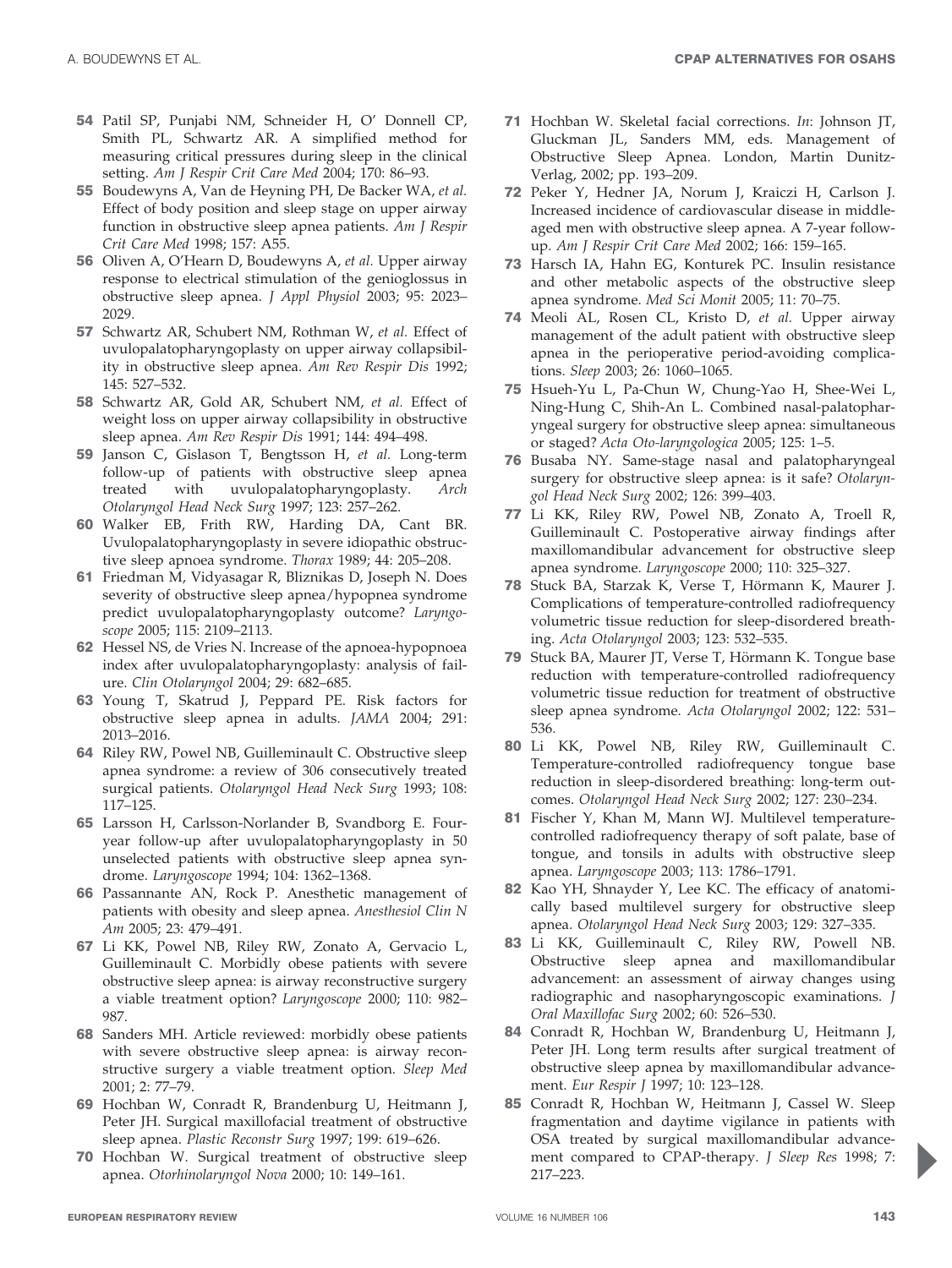- 86 Gupta VK, Reiter ER. Current treatment practices in obstructive sleep apnea and snoring. Am J Otolaryngol 2004; 25: 18–25.
- 87 Van Lierde KM, Van Borsel J, Moerman M, Van Cauwenberge P. Nasalance, nasality, voice, and articulation after uvulopalatopharyngoplasty. Laryngoscope 2002; 112: 873–878.
- 88 Yoshida K. Prostethic therapy for sleep apnea syndrome. J Prosthet Dent 1994; 72: 452–460.
- 89 Mayer G, Meier-Ewert K. Cephalometric predictors for orthopaedic mandibular advancement in obstructive sleep apnoea. Eur J Orthod 1995; 17: 35–43.
- 90 Liu Y, Park Y-C, Lowe AA, Fleetham JA. Supine cephalometric analysis of an adjustable oral appliance used in the treatment of obstructive sleep apnea. Sleep Breath 2000; 4: 59–66.
- 91 Liu Y, Lowe AA, Fleetham JA, et al. Cephalometric and physiologic predictors of the efficacy of an adjustable oral appliance for treating obstructive sleep apnea. Am J Orthod Dentofac Orthoped 2001; 120: 639–647.
- 92 Otsuka R, de Almeida FR, Lowe AA, Ryan F. A comparison of responders and nonresponders to oral appliance therapy for the treatment of obstructive sleep apnea. Am J Orthod Dentofac 2006; 129: 222–229.
- 93 Mehta A, Qian J, Petocz P, et al. A randomized, controlled study of a mandibular advancement splint for obstructive sleep apnea. Am J Respir Crit Care Med 2001; 163: 1457– 1461.
- 94 Suratt PM, McTier RF, Wilhoit SC. Upper airway muscle activation is augmented in patients with obstructive sleep-apnea/hypopnea syndrome. Am J Respir Crit Care Med 1995; 152: 721–724.
- 95 Fogel RB, Trinder J, White D, et al. The effect of sleep onset on upper airway muscle activity in patients with sleep apnoea versus controls. J Physiol 2005; 564: 549–562.
- 96 Gao X, Otsuka R, Ono T, Honda E, Sasaki T, Kuroda T. Effect of titrated mandibular advancement and jaw opening on the upper airway in nonapneic men: a magnetic resonance imaging and cephalometric study. Am J Orthod Dentofac Orthoped 2004; 125: 191–199.
- 97 L' Estrange PR, Battagel JM, Harkness B, et al. A method of studying adaptive changes of the oropharynx to variation in mandibular position in patients with obstructive sleep apnoea. J Oral Rehabil 1996; 23: 699–711.
- 98 Marklund M, Franklin KA, Stenlund H, Persson M. Mandibular morphology and the efficacy of a mandibular advancement device in patients with sleep apnoea. Eur J Oral Sci 1998; 106: 914–921.
- 99 De Backer J, Gorlé C, Vanderveken O, et al. Predicting the effect of a mandibular advancement device (MAD) in sleep apnea (SA) or symptomatic snoring (SS) patients by computational fluid dynamics (CFD). Eur Respir J 2005; 26: Suppl. 49, S200.
- 100 Battagel JM, Johal A, Kotecha BT. Sleep nasendoscopy as a predictor of treatment success in snorers using mandibular advancement splints. J Laryngol Otol 2005; 119: 106–112.
- 101 Sanner BM, Heise M, Knoben B, et al. MRI of the pharynx and treatment efficacy of a mandibular advancement device in obstructive sleep apnoea syndrome. Eur Respir J 2002; 20: 143–150.
- 102 Henke KG, Frantz DE, Kuna ST. An oral elastic mandibular advancement device for obstructive sleep apnea. Am J Respir Crit Care Med 2000; 161: 420–425.
- 103 Marklund M, Stenlund H, Franklin KA. Mandibular advancement devices in 630 men and women with obstructive sleep apnea and snoring. Tolerability and predictors of treatment success. Chest 2004; 125: 1270– 1278.
- 104 Randerath W, Heise M, Hinz R, Ruehle KH. An individually adjustable oral appliance vs continuous positive airway pressure in mild-to-moderate obstructive sleep apnea syndrome. Chest 2002; 122: 569–575.
- 105 Malhotra A, Huang Y, Fogel RB, et al. The male predisposition to pharyngeal collapse: the importance of airway length. Am J Respir Crit Care Med 2002; 166: 1388–1395.
- 106 Mohsenin V. Gender differences in the expression of sleep-disordered breathing: role of upper airway dimensions. Sleep Med Rev 2003; 120: 1442–1447.
- 107 Kapsimalis F, Kryger MH. Gender and obstructive sleep apnea syndrome. Part 1: clinical features. Sleep 2002; 25: 412–419.
- 108 Mohsenin V. Effects of gender on upper airway collapsibility and severity of obstructive sleep apnea. Sleep Med 2003; 4: 523–529.
- 109 Malhotra A, Huang Y, Fogerl R, et al. Aging influences on pharyngeal anatomy and physiology: the predisposition to pharyngeal collapse. Am J Med 2006;119: 72 e9-e14.
- 110 Pevernagie DA, Stanson AW, Sheedy PF. Effects of body position on the upper airway of patients with obstructive sleep apnea. Am J Respir Crit Care Med 1995; 152: 179–185.
- 111 Isono S, Tanaka A, Nishino S. Lateral position decreases collapsibility of the passive pharynx in patients with obstructive sleep apnea. Anesthesiology 2002; 97: 780–785.
- 112 Almeida FR, Bittencourt LR, de Almeida CI, Tsuiki S, Lowe AA, Tufik S. Effects of mandibular posture on obstructive sleep apnea severity and the temporomandibular joint in patients fitted with an oral appliance. Sleep 2002; 25: 507–513.
- 113 Kato J, Isono S, Tanaka A, et al. Dose-dependent effects of mandibular advancement on pharyngeal mechanics and nocturnal oxygenation in patients with sleep-disordered breathing. Chest 2000; 117: 1065–1072.
- 114 Pételle B, Vincent G, Gagnadoux F, Rakotonanahary D, Meyer B, Fleury B. One-night mandibular advancement titration for obstructive sleep apnea syndrome: a pilot study. Am J Respir Crit Care Med 2002; 165: 1150–1153.
- 115 Walker-Engström M, Ringqvist I, Vestling O, Wilhelmsson B, Tegelberg A. A prospective randomized study comparing two different degrees of mandibular advancement with a dental appliance in the treatment of severe obstructive sleep apnea. Sleep Breath 2002; 7: 119–130.
- 116 Pitsis AJ, Darendeliler MA, Gotsopoulos H, Petocz P, Cistulli PA. Effect of vertical dimension on efficacy of oral appliance therapy in obstructive sleep apnea. Am J Respir Crit Care Med 2002; 166: 860–864.
- 117 Tegelberg A, Walker-Engström M, Vestling O, Wilhelmsson B. Two different degrees of mandibular advancement with a dental appliance in treatment of patients with mild to moderate obstructive sleep apnea. Acta Odontol Scand 2003; 61: 356–362.